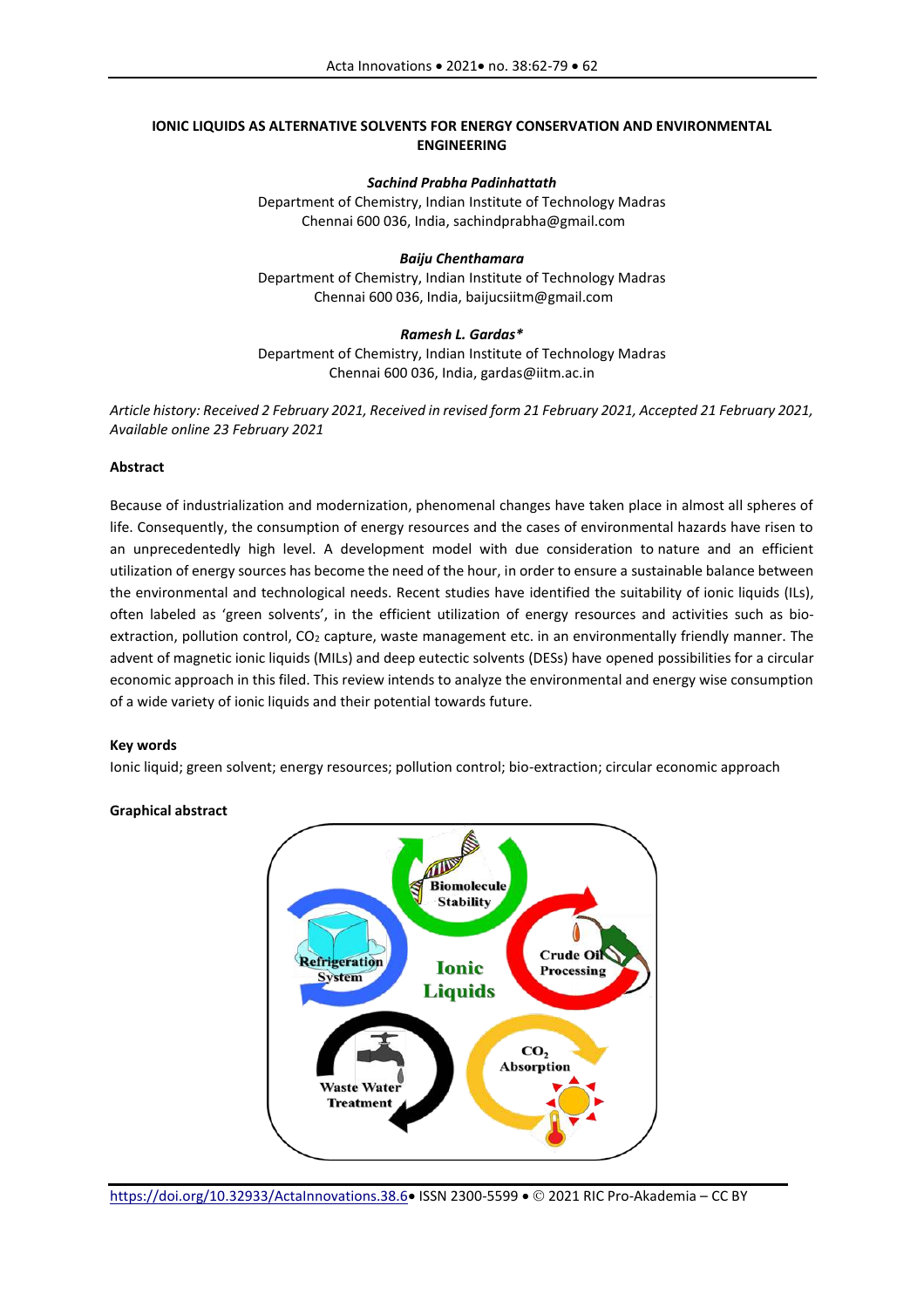#### **Introduction**

Development is the need of the hour, but proper planning and wise use of resources should be vital in minimizing the side effects and achieving the desired targets. The twenty-first-century witnesses a peak in the efforts to establish methodologies, technical support and socio-economic studies related to developmental activities [1]. The attempts to achieve the development envisioned inevitably results in the pollution of the environment. Non-sustainable utilization of energy resources has also aggravated the exploitation of nature and instances of pollution [2]. There is in fact a popular saying that 'any development which lacks its concern on nature is as good as being suicidal'. Even in recent times, our society is confronted by the detrimental impacts of industrialization and modernization which were preceded by globalization policies. Despite all the developments that we have achieved, we still struggle with unaddressed issues such as global warming, acid rains, air pollution, improper waste management and so forth. Therefore, one needs to note here that the method of development, efficient utilization of the energy resources and conservation of nature are interlinked to each other. An eco-friendly sustainable development model that maintains a holistic balance between these three aspects has undoubtedly become a necessity [3].

It is in this context the emergence of a new class of chemicals, namely ionic liquids (ILs), become vital [4]. Room temperature ionic liquids (RTILs) are a class of non-molecular compounds that are comprised of only ions with advantages in various physicochemical properties such as negligible vapor pressure, high thermal stability, high extraction capability, and tunability according to applications. Owing to these unique characteristics, ILs have the prospects to be a tool to achieve sustainable development and are often referred to as "green solvents". Due to their unique properties in comparison to conventional chemicals, RTILs have been extensively used in various fields including metal processing, bio-catalysis, environmental remediation and biological extractions [5–7]. New generation ionic liquids, which are a version of the above mentioned, incorporate transition metal or rare-earth metal ions in their structure and possess inherent magnetic properties. These ILs were categorized as magnetic ionic liquids (MILs) and have got advantages over conventional RTILs in thermal stability, vapor pressure, magnetic separation and recycling [8,9]. Similarly, as they share multiple properties and characteristics with ILs, deep eutectic solvents (DESs) are now commonly accepted as a new class of ionic liquid analogues. DESs are systems formed by a eutectic combination of Lewis or Bronsted acids and bases which could contain a number of anionic and cationic species. [10]. All these chemicals are categorized under 'ionic liquid chemistry' the most explored branch of chemistry in recent years. The major increase in the number of publications in this field year by year indicates the importance and wide use of ILs in key areas (Fig. 1).



Fig. 1. Year wise publications on ionic liquids from 2006 to 2020. *Source: SCOPUS*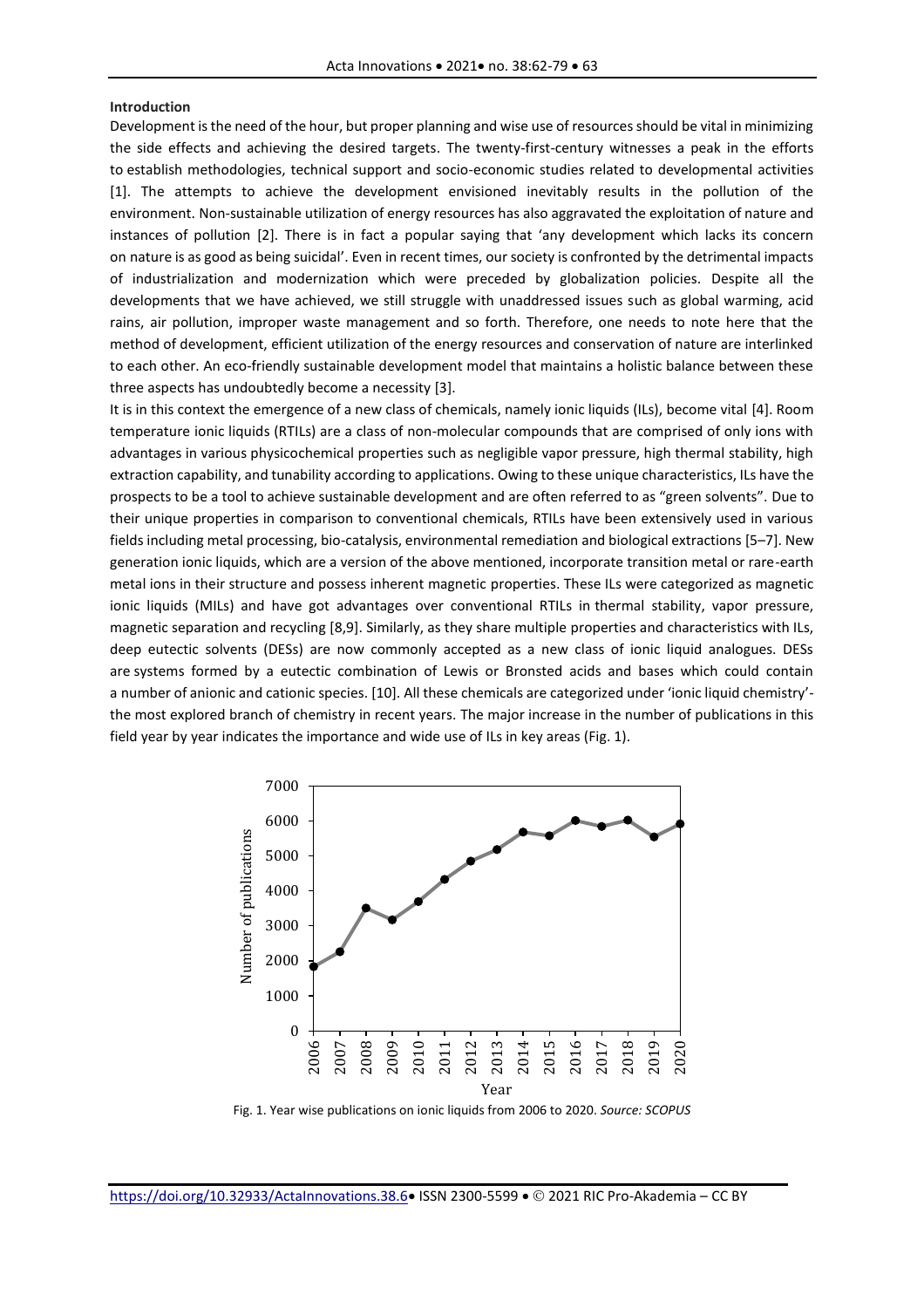The current review addresses the environmental concerns and inefficient energy resource utilization and analyzes the role of ionic liquid chemistry to tackle these hurdles. Conventionally, organic solvents have been extensively utilized for these applications. They are highly volatile, cytotoxic as well as ecotoxic. These disadvantages can be rectified by the use task-specific ionic liquids, as we can design them according to the desired application. As the area of interest is very vast, the main focal points were restricted to the role of ILs in crude oil industry, refrigeration process,  $CO<sub>2</sub>$  sequestration and wastewater management. This study also attempts to brief the application of ILs in the extraction and storage of biomolecules, which could unveil their importance as a bio-economic tool. The recent research trend in these fields is depicted (Fig. 2) and the constant increase in the number of publications towards this end indicates the unavoidable role of IL chemistry in our area of interest. Therefore, a deeper analysis of these results and a detailed study of the ionic liquids involved in them will obviously help to sharpen and reemphasize the goals of sustainable development. This can further help to improve the developmental efforts in the above-mentioned fields, as envisioned in this review.



Fig. 2. Recent research trend in ionic liquids for the field of energy and environmental engineering. *Source: SCOPUS*

### Role of green solvents in sustainable development

As mentioned in the introduction part, the role of ionic liquids and deep eutectic solvents in energy conservation and in environmental engineering is being discussed in detail under four subtopics.

#### Crude Oil Industry

The oil and gas industry forms the lifeblood of the global market and is one of the major contributors to the global economy. The economic framework of any nation is greatly influenced by the detection of oil fields, processing and production of oil. The dominance of oil as a potential energy source is attributed to its indispensability in the transport sector and the production of many everyday essentials. The refined products developed from oil constitute the key ingredients for the manufacture of almost all chemical products and other commercial goods [11]. The oil and gas industry can be broadly broken down into three segments based on their operational responsibilities: upstream, midstream and downstream. The primary responsibilities of upstream companies include exploration of reservoirs and drilling of oil and gas wells. Midstream and downstream companies are responsible for shipping crude oil from wells to refineries, refining and distributing oil products. Upstream oil industry can be classified into four categories: drilling operations, enhanced recovery of oil, nonconventional heavy oil recovery and flow assurance. The extreme conditions associated with these operations, such as high reservoir salinity, high temperature and heat, render the use of normal solvents undesirable.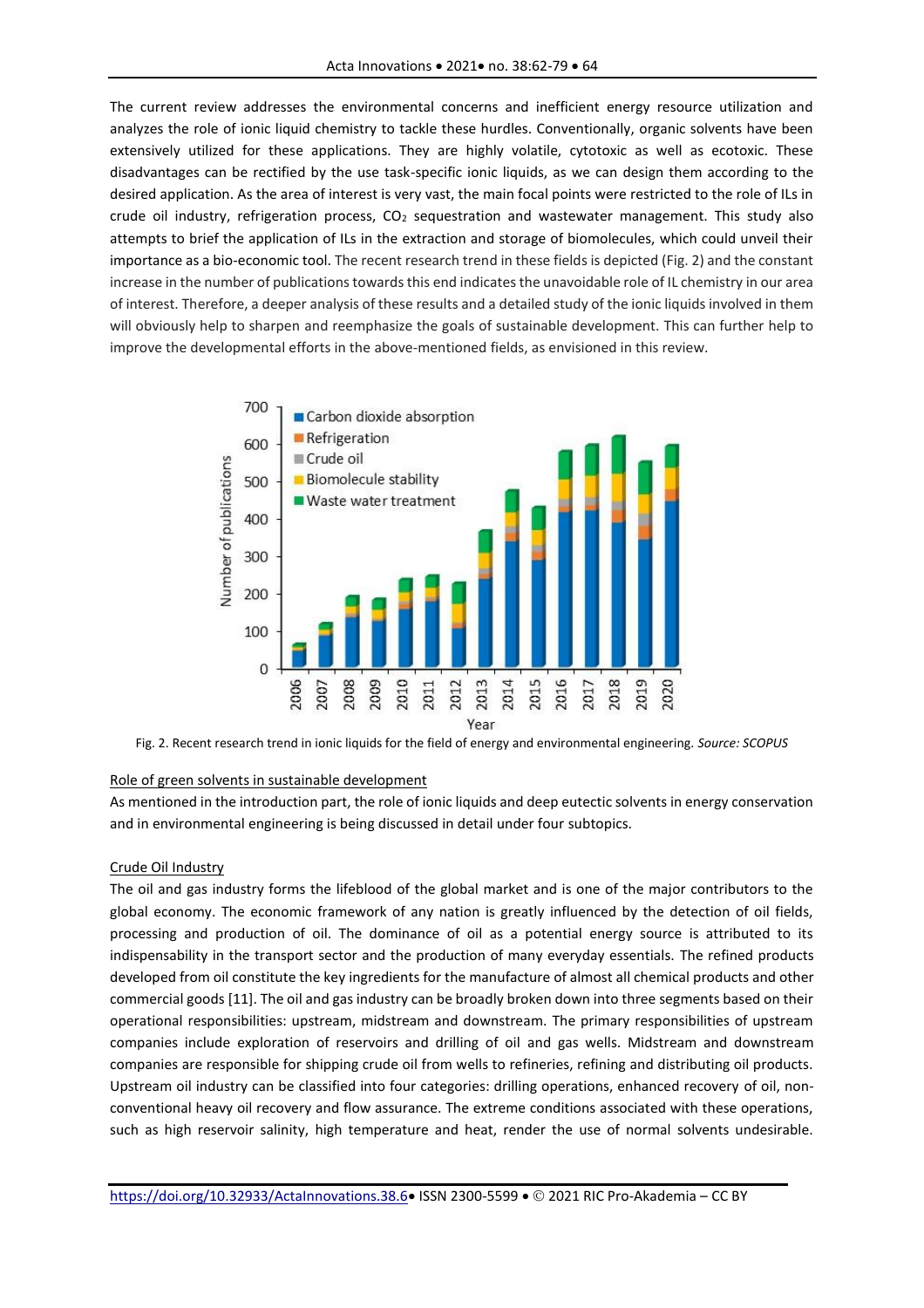Because of their unique chemical characteristics, especially the ease of tunability, ionic liquids have therefore emerged as a suitable alternative. Ionic liquids can function as an extraction agent during downstream refining processes to eliminate impurities from crude oil derivatives [12,13].

A fluid or mixtures of fluids, namely drilling fluid, is typically used in operations that involve the drilling of a borehole into the earth. According to the composition, these drilling fluids can be classified as water-based, non-aqueous based and pneumatic. A critical challenge in drilling applications is the development of cake buildup, resulting from the leakage of the drilling fluid into the formation matrix. Although cake build up to a certain degree is desirable, the excess formation of the same can result in stuck pipe issue and other drilling problems. Fluid-loss additives are generally used to control this process and avoid potential reservoir damage [14]. Recent literature studies show that ionic liquids can be used prospectively to control this fluid loss. A study on the feasibility of the use of ionic liquids as a potential drilling fluid additive for high-temperature wells has been envisaged by Ofei et al. [15]. The study validates the use of ionic liquids as a drilling fluid additive and their capability to maintain the rheological properties of water-based mud at high operating temperatures. The rheological and filtration behaviors of water-based drilling mud have been studied by using 1-butyl-3 methylimidazoliumchloride (BMIM-Cl) as the model compound, over a temperature ranging from room temperature to 200 °C and to a pressure limit of 1000 PSI. The study indicates that the addition of BMIM-Cl stabilized the viscosity of the mud, solid suspension capacity and filtration behaviors up to 180 ° C. Further, the suitability of 1-methyl-3-octylimidazolium tetrafluoroborate (OMIM-BF4) was evaluated as a possible additive to polymer-water based mud [16]. The results from this study reveal that OMIM-BF4 has effectively improved the rheological properties as well as the consistency index of the polymer-water based mud. The key factor which attributes to this improved behavior is the presence of long alkyl chain in OMIM-BF4 and thereby the possibility of hydrophobic adsorption. Another example of the fact related to drilling fluid additives has been established by Yang et al. Their main focus was on bentonite/water-based drilling fluids, which were characterized by a significant fluid loss due to high temperature-pressure levels and divalent cation concentrations. The filtration control was achieved through free radical copolymerization in presence of 1-vinyl-3-ethylimidazolium bromide [17]. The in-depth studies on the rheological and hydration inhibition potentials have provided systematic guidelines to design novel sets of drilling fluid- IL combinations for the drilling of gas hydrate rocks [18–20].

In addition, ILs and DES have also been used as clay stabilizers and shale hydration inhibiters. Clay swelling is a type of damage that results in the reduction of formation permeability due to the alteration of clay equilibrium. The influx of water-based filter fluids into the forming matrix and ion exchange are two major factors for the occurrence of the clay swelling. To solve this issue, it is very important to understand the structure of the clay and its chemical condition at the moment of contact. Chemical additives (clay stabilizers) may be used as a measure to reduce clay swelling. The filtrate fluid's charge and electrolytic properties can be efficiently controlled by the clay stabilizers and the clay platelets can be held in place. Imidazolium-based ionic liquids have been identified as a possible inhibitor of clay swelling and research in this area is progressing at a brisk pace [21]. Shale oil is the unconventional oil extracted from a class of fine-grained classic sedimentary rocks known as shale rocks. Shale hydration results from the interaction between the exposed shale formation and water-based drilling fluids during reservoir exploration. Therefore, the research on shale hydration inhibitor is worthwhile. Luo et al. initiated the studies on the potential of ionic liquid as shale hydration inhibitor. They have prepared a model drilling fuel by mixing distilled water, sodium montmorillonite and sodium carbonate. Through various tests, they have proved the greater affinity of the drilling fluid towards the inhibitor ionic liquid 1-octyl-3 methylimidazolium tetrafluoroborate [22]. Yang et al. synthesized 1-vinyl-3-ethylimidazolium bromide and analyzed its performance as a shale hydration inhibitor in detail [23]. Later, the effect of alkyl-chain lengths on the vinylimidazolium group on hydration inhibition activity was analyzed by the same group. The efficiency of IL inhibition decreased with increase in alkyl-chain length. When alkyl chain length increases, IL molecular volume increases while the hydrophilicity and solubility of the IL decreases. This minimizes the interlayer space and thereby the hydration inhibition activity. [24]. The effect of 1-octyl-3-methylimidazolium bromide (OMB)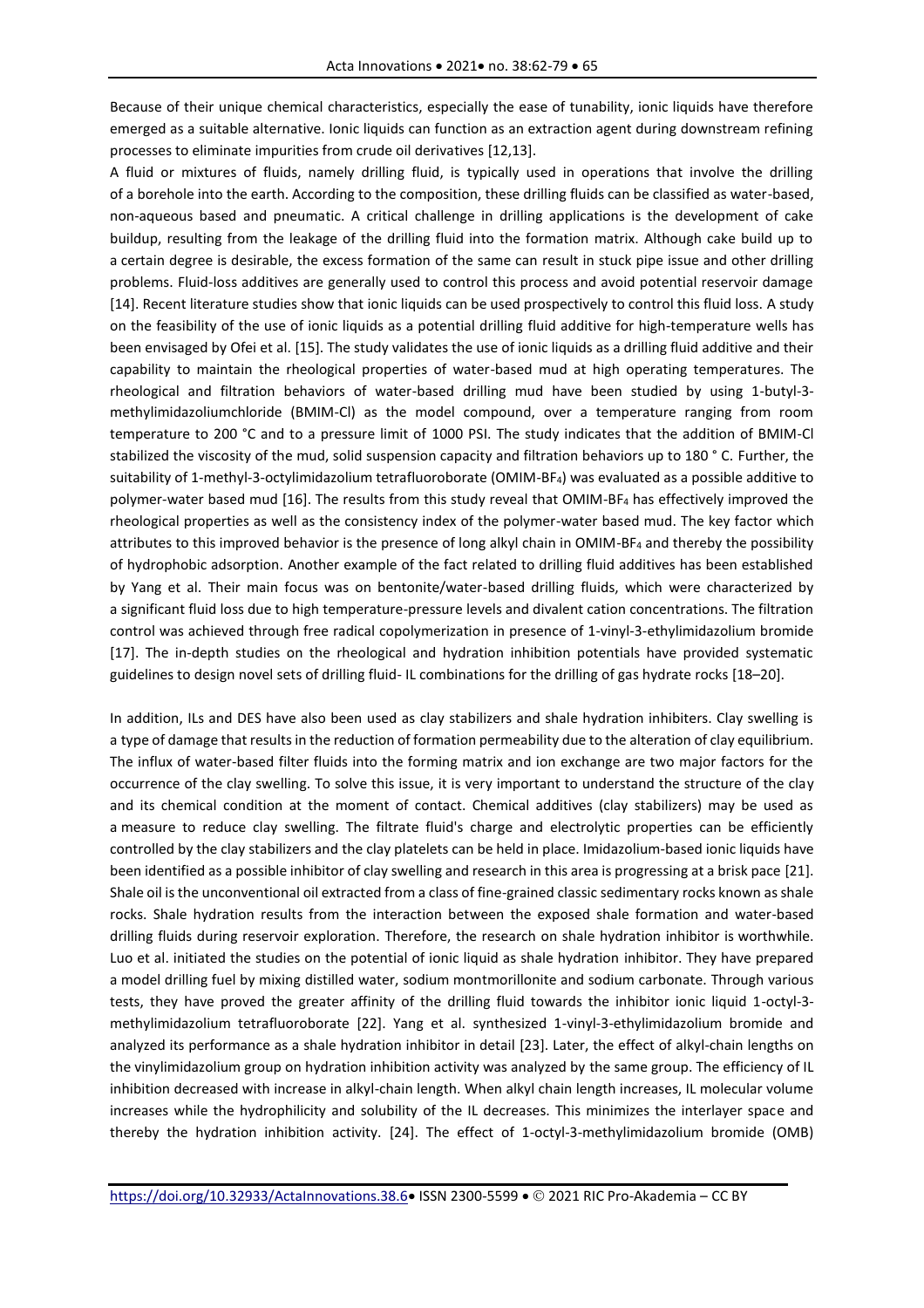as shale hydration inhibition agent has been explored by Xu et al. Compared to conventional shale inhibitors, superior shale hydration inhibition properties were observed in the case of OMB. [25].

Ionic liquids have an undisputed role in the enhanced oil recovery (EOR). Enhanced oil recovery (improved oil recovery), which generally happens in the third stage of oil recovery, restores formation pressure and improves oil displacement in the reservoir. The oil recovery enhancement method using sophisticated techniques alters the original properties of the oil. Ionic liquids can alter the wettability and interfacial tension accordingly to the required levels and are stable under high temperature and high saline conditions within the reservoir [26]. Therefore, ILs were identified as the right candidates EOR processes. In a detailed review on surface-active ionic liquids used in surfactant-based enhanced oil recovery processes, Nandwani et al. analyzed recent trends in this particular field. Their review focuses on the efficiency of surface-active ionic liquids (SAILs) to reduce interfacial tension (IFT) between oil and water under prohibitive environmental conditions. The study compares different SAILs used in EOR applications till date and lists out their advantages and disadvantages [27]. Prathibha et al. studied the advantages of polyionic liquids (PILs) in the field of EOR. Their primary focus was on the EOR properties of poly [1-hexadecyl-3-vinyl-imidazolium bromide]. The study analyzed the interaction of the synthesized PIL with aqueous injection fluids and crude oil with respect to different properties such as interfacial tension, wettability alteration and dynamic light scattering (DLS). IFT values were decreased with increase in temperature and salinity. The importance of poly ionic liquids in the EOR process is underscored by the positive observations obtained during the wettability and DLS studies [28,29].

Unconventional heavy oil recovery field has also started utilizing the services of ionic liquid chemistry in recent times. Unconventional recovery is the recovery of oil other than conventional method. This unconventionality can occur in resource characteristics, production technologies, economic environment or the scale of production. Coal bed methane, gas hydrates, shale gas, fractured reservoirs and tight gas sands are considered as unconventional resources. The major application of ionic liquids in this field is that they could act as a viscosity reduction agent of heavy crude and as an effective kerogen extractant (kerogen is the portion of naturally occurring organic matter that is non-extractable using typical organic solvents) [30]. Flow assurance, which involves design, techniques and principles for ensuring uninterrupted hydrocarbon supply from the reservoir to the point of sale, is another crucial task in the crude oil industry. As they move into the processing plant, fluids undergo changes in pressure and temperature and result in multiple fluid phases. In consequence, the formation, accumulation and dispersal of inorganic and organic solids can occur. Major disadvantages of this process are asphaltene precipitation, wax deposition and gas hydrate formation. According to recent studies, ionic liquids have the capacity to control asphaltene precipitation, wax deposition and they act as methane gas hydrate inhibitors [31].

Processing of crude oil is essential from economic and environmental perspectives. Contemporary research shows that dispersion of crude oil, oil acidity reduction, bitumen extraction, carbonate mineral separation and many other related processes can be carried out using ionic liquids [32–35]. Removal of hazardous particles has greater significance because it will increase the efficiency of the fuel as well as decrease harmful emissions during burning. For example, air pollution and even acid rain is caused by the emission of toxic sulfur and nitrogen oxides during fuel combustion. Therefore, its removal from the fuel is significant. Recently, ionic liquids have been developed to extract sulfur and nitrogen compounds from petroleum and fuels. Ionic liquids are used to extract S- and N- compounds either combined or selective. ILs were found to be far better option than classical desulfurization and denitrogenation agents due to their enhanced efficiency and selectivity [36]. Wang et al. have examined over the ability of oxidative desulphurization of coal, as the sulfur dioxide and soot which emerges out during the combustion of coal are the main sources of air pollution. In their investigation, they have used imidazolium based ILs, namely, 1-butyl-3-methylimidazolium bisulfate and 1-carboxymethyl-3 methylimidazolium bisulfate to extract sulfur from coal [37] Patra et al. analyzed the effect of nitro groups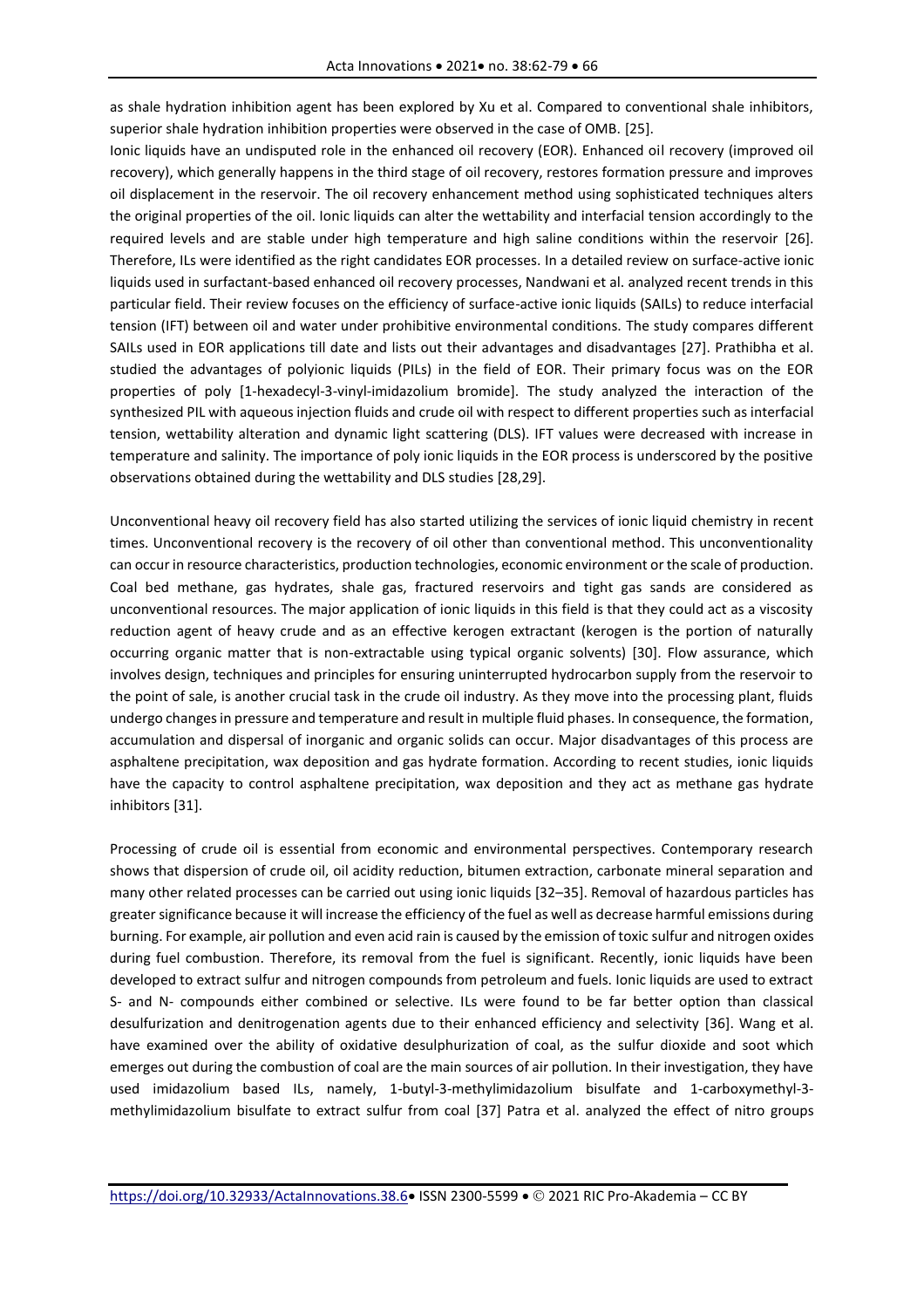on desulfurization efficiency of benzyl substituted imidazolium-based ionic liquids. The liquid-liquid microextraction approach was adopted and the parameters influencing extraction efficiency, such as the effect of IL volume, concentration and rotation period, were extensively studied. The analysis focused on the effect of Lewis acidity, the availability of the Lewis acid site and the π-π interaction on the efficiency of desulphurization of ILs. [38]. However, its main disadvantage lies in the sessions of regeneration and recycling. The limitations of ILs such as environmental biodegradation, bioaccumulation and corrosivity have to be addressed and the researchers have to focus on the ways to overcome it.

Majority of studies on the application of ionic liquids in the crude oil industry are based on microscale laboratory experiments. Therefore, recommending them instead of conventional chemicals for the field application has to be done after extensive large-scale testing. However, the growth and development of ionic liquid in this domain is remarkable. Recent article on the role of ionic liquid catalysts in trans-esterification of different feedstock oils to biodiesel [39] is opening up a possibility of an eco-friendly economy. Scientists are even experimenting with ionic liquids to develop it as an alternate fuel by modifying the chemical structure. Though it is too early to predict the effectiveness of ionic liquids in large scale crude oil production, laboratory experiments are offering hope towards an eco-friendly sustainable development.

#### Refrigeration systems

Refrigeration is the process of cooling a space or a substance below room temperature, which indeed is an energy consuming process. Compression and absorption refrigeration systems are the two most common refrigeration systems used for household and industrial applications [40]. In compression cycles, gaseous refrigerant is compressed at low temperature and pressure in the compression chamber and is entered to the throttling valve. Here it expands and releases the pressure, consequent to which the temperature of the surrounding drops down. Whereas, in the case of absorption refrigeration systems, a liquid refrigerant gets evaporated at low partial pressure with the help of renewable heat energy sources or waste heat, drawing away some amount of heat with it giving rise to a cooling effect. Later, this refrigerant in gaseous form is absorbed by another fluid from refrigerant- saturated liquid solution having low partial pressure. The refrigerant-saturated liquid is then heated, causing the evaporation of refrigerant [41].

Hydrofluorocarbon (HFCs) and hydrofluoroolefins (HFOs) have been proposed as the new generation refrigerant in refrigeration and cryogenic process, which creates low temperature spaces, nearly cryogenic temperature range (-150 °C to -273 °C). However, they cause a lot of environmental problems like global warming and ozone layer depletion [42]. Therefore, the research on designing more efficient and environment friendly refrigerants and refrigerant/absorbent pairs with improved cooling capacity and coefficient of performance (COP) is essential. Considering the properties of the refrigerant, it should have high enthalpy of vaporization, low molar mass and high solubility in the selected absorbent to minimize the operating and investment costs [43]. The coefficient of performance (COP) of the refrigerator depends on the solubility of refrigerant in corresponding absorbents. The absorbent must be a fluid with a low vapor pressure to avert its evaporation. In addition, it should possess a low freezing temperature. Low viscosity of absorbent reduces the energy spent during transport and improves flux of mass and energy [44]. Finally, it is essential that both refrigerants and absorbents should be thermally and chemically stable over a range of temperatures.

Water, though non-toxic and non-flammable and shows high enthalpy of vaporization per unit mass, is not a well preferred choice as a refrigerant at temperatures below 0 °C and atmosphere pressure, owing to its high triple point temperature and low vapor pressure [43]. Use of H2O with LiBr as absorbent in absorption refrigeration cycle is an example of a conventional refrigerant/absorbent pair, showing high performance due to their high solubility and the high-water mass cooling capacity. The major disadvantage of H<sub>2</sub>O-LiBr systems is the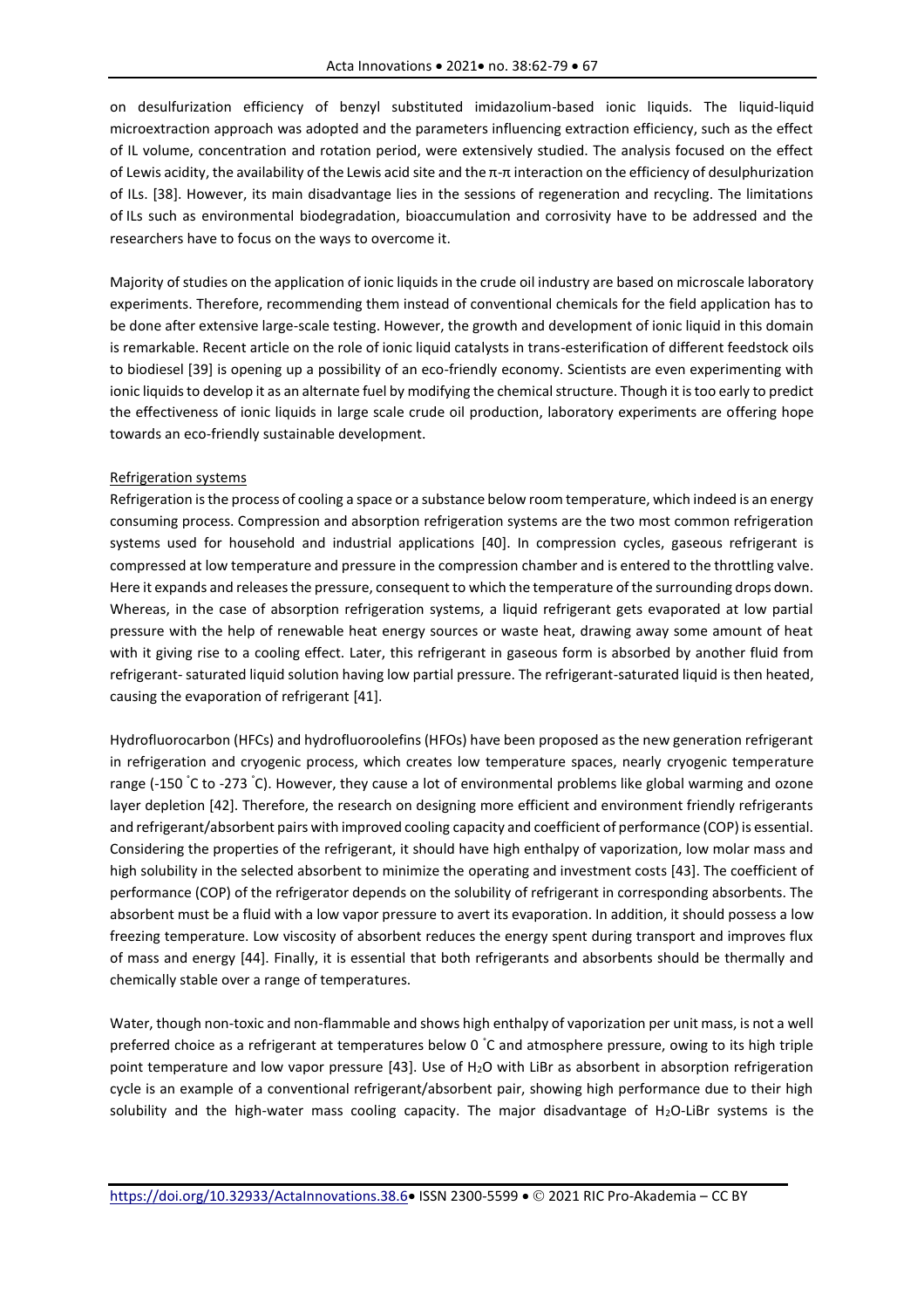crystallization of absorbent rich solution at low temperatures [45]. Alternatively, NH3/H2O system can work as a refrigerant/absorbent pair at temperature -77 °C and pressures near 4-20 bar. The limitation of this mixture is the small difference in volatility between the compounds [46].

Recent studies have explored the use of Ionic liquids (ILs) as an alternative to the traditional absorbents, by virtue of their high absorption capacity of gases, very low vapor pressure and good thermal stability. Low volatility of ILs allows the separation of refrigerant in refrigerant/ absorbent mixture [47]. Solubility of NH<sub>3</sub> on imidazolium ILs with different chain length have been studied by Li et al. and is concluded that NH3 solubility increases with increase in cation chain length [48]. In order to improve the solubility of ammonia in ILs, Bai et al. proposed a new idea of introducing Na<sup>+</sup> ions into ILs for the first time [49]. Since the refrigeration experiments are more expensive and sometimes dangerous, theoretical approaches have also been envisaged to correlate the gas solubility in various ionic liquids. Karakatsani et al. used the tPCPSAFT association model [50] to tackle the task while Shiflett and Yokozeki used the Redlich-Kwong EoS model for the same. Later studies by Yokozeki et al. approached the task through a generic van der Waals EoS [51] while Freitas et al. used two cubic equations of state (PR and SRK) with van der Waals 2-parameter mixing [52] rules (vdW-2) to test the theoretical probabilities. The more promising approach in this field was carried out by Shojaeian et al., where they have used Peng Robinson-two State equation of state in order to correlate the gas solubility in various ionic liquids [53]. Moreno et al. studied different combinations of refrigerant/IL pairs out of 8 refrigerants in 900 ionic liquids using Henry's constant as the key thermodynamic parameter and COSMO-RS molecular simulations [40]. All theoretical models mentioned above, successfully predicted the solubility of refrigerant gases in ILs in the absorption cycle for different cooling temperatures.

Apart from this, ILs have been proposed as mass separating agent called entrainer for the separation of azeotropic or close-boiling point blends of refrigerant gases (HFCs and HFOs) and provide selective solubility [42]. HFCs solubility in different ILs is associated with their ability to form hydrogen bonds and different HFC compounds show different solubility due to their differences in molecular masses [54]. Delgado et al. studied the selectivity of [C<sub>2</sub>mim] [SCN], on the separation of HFCs and HFOs, due to its low molar mass and low viscosity [55]. Shiflett et al. have correlated the solubility behavior of refrigerants with the electric dipole moment and have inferred that more the value of dipole moment, higher is the solubility [47]. Morais et al. studied the vaporliquid equilibrium (VLE) of HFC-32 and HFC-125 in fluorinated and non-fluorinated imidazolium based ILs and HFC compounds have shown more affinity towards fluorinated ILs [55]. Delgado et al. studied solubility and diffusivity of HFC-32, HFC-134a, and HFO-1234yf in less viscous ILs and concluded that solvation is enthalpically favorable and entropically unfavorable [56].

In nutshell, to date, the major studies on the role of ILs in refrigerant chemistry is analyzed from a theoretical perspective. Once the theoretical data looks convincing, scientists can proceed to the micro-scale laboratory level and then to a large-scale industrial level. The hopeful fact is that some of the research groups have preceded to the second stage which focuses on the practical applicability of the developed refrigerant/absorbent combination based on ILs to wet lab conditions. In addition, studies have also been carried out to develop ionic liquids that can be operated in cryogenic conditions without losing the fluid properties. Another developing area of research is towards developing ionic liquids with improved ammonia solubility, which can be prospective substitute for HFC based refrigerants used in household applications.

## Environmental Applications

The whole world is striving to achieve the ultimate development in each sector, but unfortunately, it is happening at the expense of environment. It is imperative to reduce the number of processes that are hazardous to the nature, but the fact is that most of these processes are the bedrock of the global economy. This contradiction is the main point to address, especially in the current circumstances. This is where the concept of eco-friendly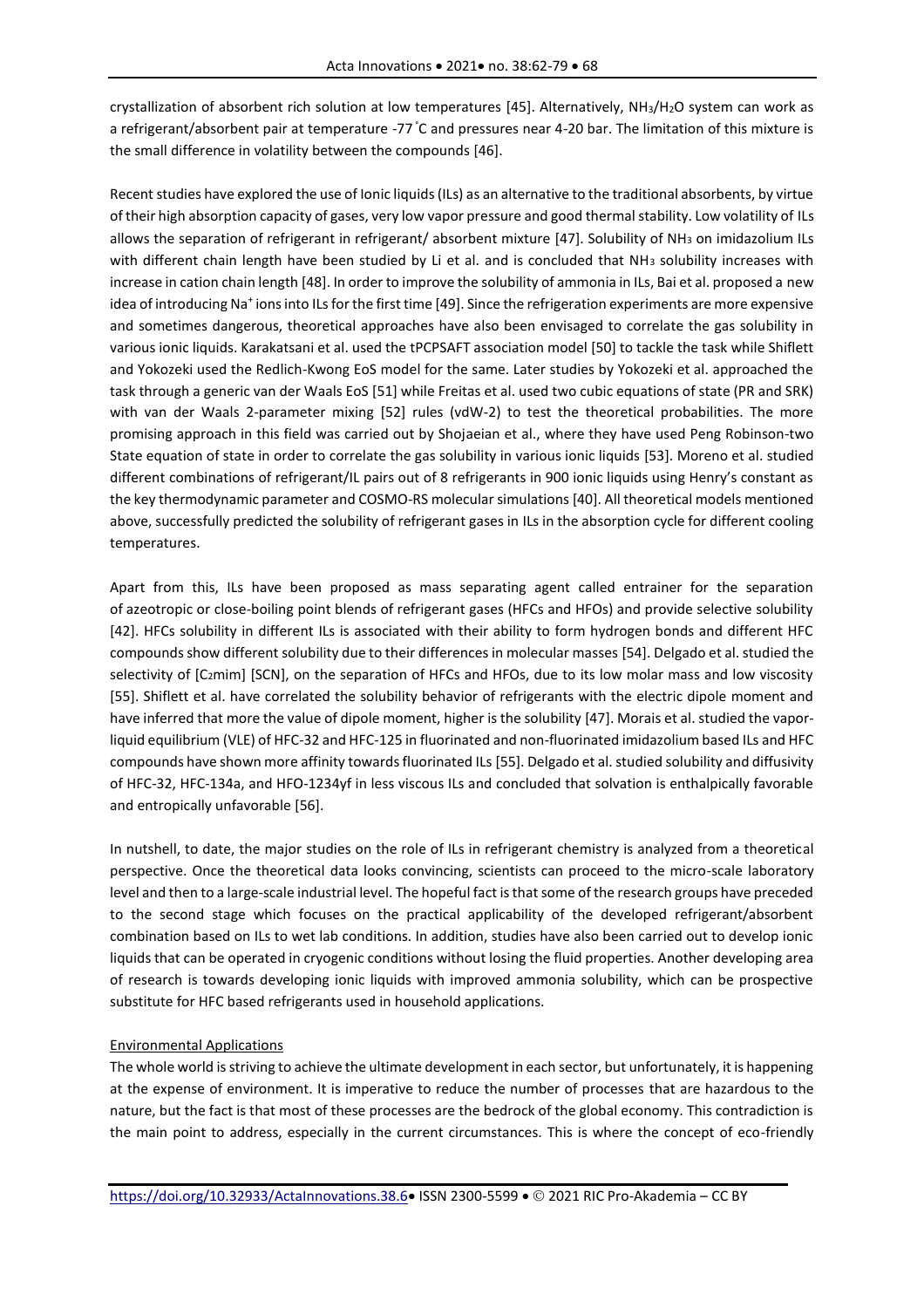sustainable development comes into the picture. Proper treatment of industrial effluent, controlling the smoke from vehicles and industries, waste management, reducing biomagnifications and a multitude of such herculean tasks are out there in front of the human community. Latest studies illustrate that ionic liquids have the potential to address some of these environmental issues and some are capable of pollution control. The numerous structural modifications possible on the anionic and cationic moieties in ILs allow us to synthesize compounds with desired characteristics. These special properties of ILs have the benefit in the environmental engineering as we can design a particular ionic liquid to address a particular environmental issue.

Greenhouse gas emission, especially from natural gas sweetening and flue gas treatment, causes global warming. CO2 is a well-known greenhouse gas that contributes significantly to climate change and global warming. A report published in 2018 by the Intergovernmental Panel on Climate Change (IPCC) titled "Global Warming of 1.5" states that global temperatures are expected to rise by 1.5˚C in 2030 [57]. To minimize global warming and ocean acidification, it is very important to control the excessive concentration of  $CO<sub>2</sub>$  in the atmosphere. Several techniques such as absorption, adsorption, membrane separation and bio fixation have been developed in this field. But they are inadequate in terms of efficiency. Therefore, researchers in this area have been motivated to develop efficient, cost-effective and novel materials for capturing greenhouse gases and ionic liquids are at the forefront of contemporary research in this field. Blanchard et al. reported that CO2 is highly soluble in 1-butyl-3methyl imidazolium hexafluroborate ([BMIM][BF6]) [58]. Later studies were conducted to improve the solubility range of CO<sub>2</sub> in ILs. The solubility of CO<sub>2</sub> seemed to be increased by amino-functionalized task-specific ILs with imidazole or pyridine ring. Based on the interaction of the CO<sub>2</sub>-amine group, ILs containing multiple amine sites were developed [59]. A new dual functionalized IL containing amine and amino acid groups in the imidazolium ring was prepared by Lu et al. High CO2 absorption capability, thermal tolerance and regeneration capacity were exhibited by these ILs [60]. Recently, Martin et.al proposed a study on selection and characterization of non-ideal ionic liquids in CO<sub>2</sub> capture [61]. A novel absorbent medium comprised of amino-functionalized ionic liquids (AFILs) dissolved in ethanol-water solvent was developed by Huang et al. The solution gets separated into two phases after CO2 absorption and this phase transition behavior depends on the water-ethanol ratio [59]. In addition to the effect of functional group, the nature of cations and anions plays a key role in the capture of CO2. Aki et al. reported that with the increase in alkyl chain length from butyl to octyl,  $CO<sub>2</sub>$  solubility is getting increased [62]. A series of amine-functionalized imidazolium cation-based ionic liquids with different anions were studied by Sharma et al. and found that anions containing fluorine had a stronger affinity for  $CO<sub>2</sub>$  capture [63]. Ramkumar et.al conducted the studies on CO<sub>2</sub> absorption capacity of guanidinium based carboxylate ionic liquids and found to be highly efficient [64]. Another method that is extensively used for the selective isolation of  $CO<sub>2</sub>$ is membrane separation. A membrane technology called supporting ionic liquid membrane (SILM), is used in this technique to achieve gas separation. Poly-ILs were observed to have greater absorption capacities and faster rates of absorption/desorption rate than monomers of ILs, and can thus be considered as very promising candidates for membrane material [65]. The suitability of deep eutectic solvents (DESs) as a possible solution to ILs has also been explored in recent studies. This has many favorable benefits compared to normal ILs, such as biocompatibility, biodegradability and recyclability. The primary drawback of ILs and DES is their high viscosity. Ren et al. synthesized DES based on hydrophilic polyols such as L-arginine and glycerol for CO<sub>2</sub> solubility to address this issue [66].

The significance of ionic liquid in wastewater treatment is another field that has been extensively studied. The dispersive liquid-liquid extraction method is used to perform most of these studies [67]. As they are directly discharged to the river or any other aquatic reservoirs, improper treatment of industrial effluents may cause a plethora of problems. This can have a negative impact on the life cycle of marine animals and can alter the equilibrium of the existing ecosystem. The removal of heavy metal from activated sludge and wastewater is of prime importance since many terrible incidents have already happened in our world, such as the Minamata incident. Removal techniques for heavy metals like cadmium and lead from drainage samples and activated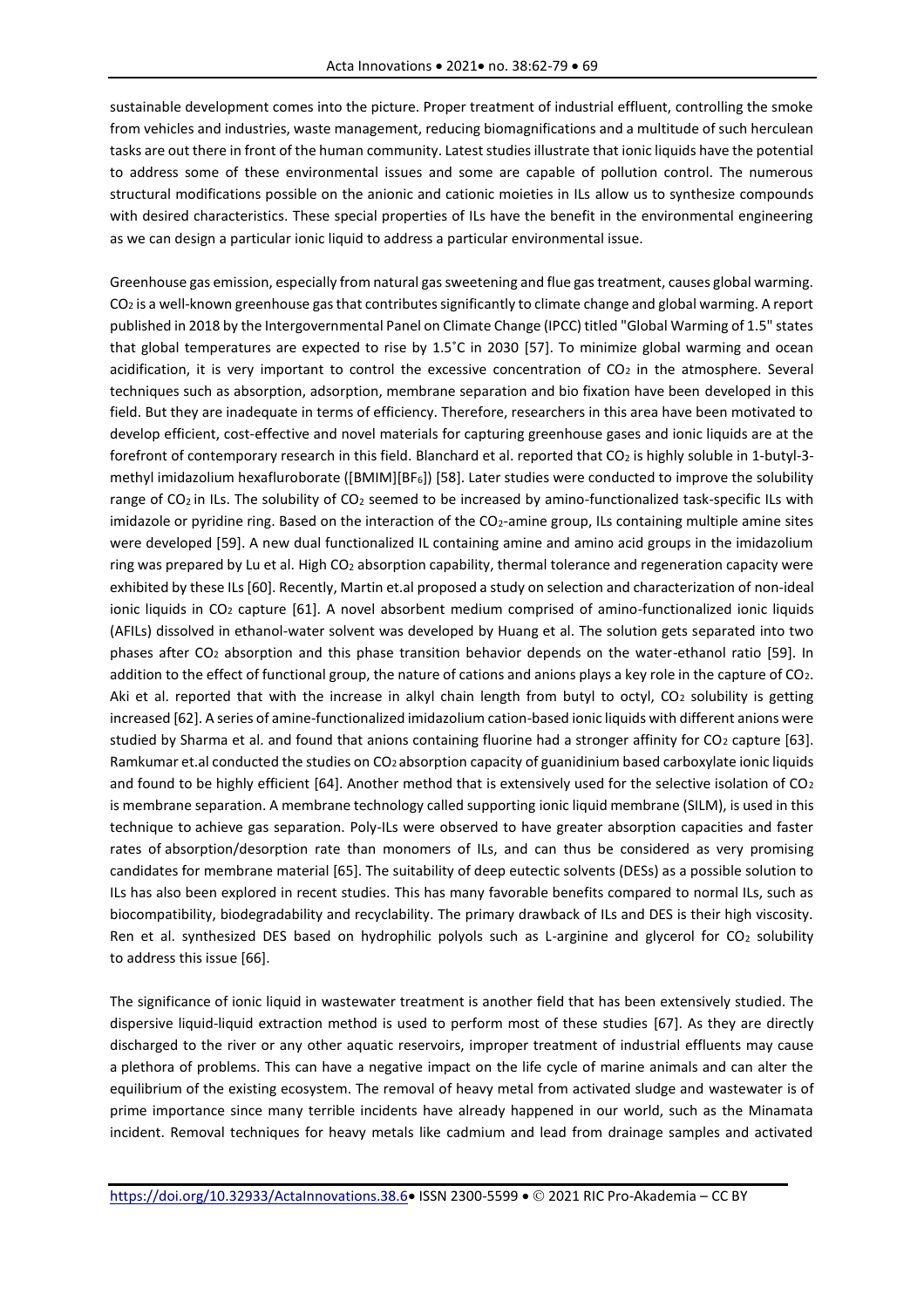sewage using quaternary ammonium and phosphonium ILs were demonstrated by Fuerhacker et al. in 2012 [68]. Heavy metal removal from activated sludge has proven to be more efficient than conventional approaches such as incineration and extraction by acid. Proper and scientific management of textile wastewater containing colorants and other chemicals is of great importance. With the use of activated carbon modified ionic liquid, Afrin et al. have put forward an innovative approach for handling wastewater from the textile industry [69]. In contrast with traditional methodologies, this approach yielded good results and demonstrated advantages in terms of selectivity, stability and adsorption capability. According to Tangatova et al. certain ionic liquids can influence microorganisms present in the activated sludge and accelerate the rate of biological wastewater treatment [70]. The removal of various forms of organic contaminants such as pesticides, insecticides, micropollutants and other chemical components from the water resources is a sub-area of the same field, and the advancement of research in this area is also worth noting. Jingying et al. have conducted studies on the separation, recycling and management of a large variety of organic contaminants with ILs. Phenolic agents, toxins, solid waste and some waste gases were in this list of pollutants [71].

With the introduction of magnetic ionic liquids and deep eutectic solvents, research related to wastewater treatment has been elevated to the next level. A wide range of MILs and DESs have been synthesized for the extraction of pollutants. Hydrophobicity, structure and Lewis acidity of MILs/DESs play a key role in the extraction efficiency. Their significant advantages are recyclability and reusability. Florindo et al. have put forward a circular method using hydrophobic deep eutectic solvents to purify water polluted with micro-pollutant drugs. Ciprofloxacin, classified as one of the top ten important micropollutants, has been isolated using DESs comprising quaternary ammonium salts and natural fatty acids. A circular method has been developed by the group to recycle and reuse hydrophobic DES through the use of activated carbon [72]. Sas et al. focused on the elimination of phenolic pollutants from water reservoirs using organic acids and DESs based on menthol. The findings obtained from similar RTILs were compared with the experimental data and was shown to be more advanced [73]. Silva et al. employed magnetic ionic liquids to identify organic pollutants in river water samples [74]. The detection and elimination of pesticides from water sources is also of primary importance. Since the advent of ionic liquid chemistry, research in this field has found a new vigor. Liu et.al, conducted a series of experiments to detect, extract and analyze organophsophorous pesticides from water samples with imidazolium ionic liquid and the findings were promising [75]. A similar method was explored by Tatjana et al. in which the imidazolium ionic liquid-based vortex-assisted liquid-liquid microextraction method was used to determine the presence of four pesticides in an industrial wastewater sample [76]. Wilms et al. recently performed a detailed study on the potentials and possibilities of herbicidal ionic liquids. This study objectively analyzes both the merits and demerits of ionic liquids in the view of herbicidal properties and adds their thoughts to improve the contemporary research methodologies [77].

Modern research studies concentrate on the development of new ionic liquids that are more eco-friendly and efficient for the extraction of contaminants [78]. For the aforementioned reason, efforts have also been made to design biocompatible polymeric ILs. In addition, experiments based on magnetic ionic liquids are proceeding in the right direction, and this can deliver a groundbreaking result in terms of reusability. Recently researchers are also showing interest in the designing of IL-coated membranes that are biocompatible for the same application. Scientists are also in pursuit of developing methods for regenerating the absorbed  $CO<sub>2</sub>$  in order to produce fuel out of it which is a big hope in the field of renewable energy and engineering.

#### Biomolecule extraction

Production, extraction, purification and storage of bioactive compounds are getting much attention in modern day research because of their unavoidable role as a biochemical and nanotechnological tool. The existing methods to extract and purify biomolecules incorporate environmentally hazardous chemicals and have several other drawbacks such as low extraction efficiencies, poor selectivity and lack of cost effectiveness. Most of the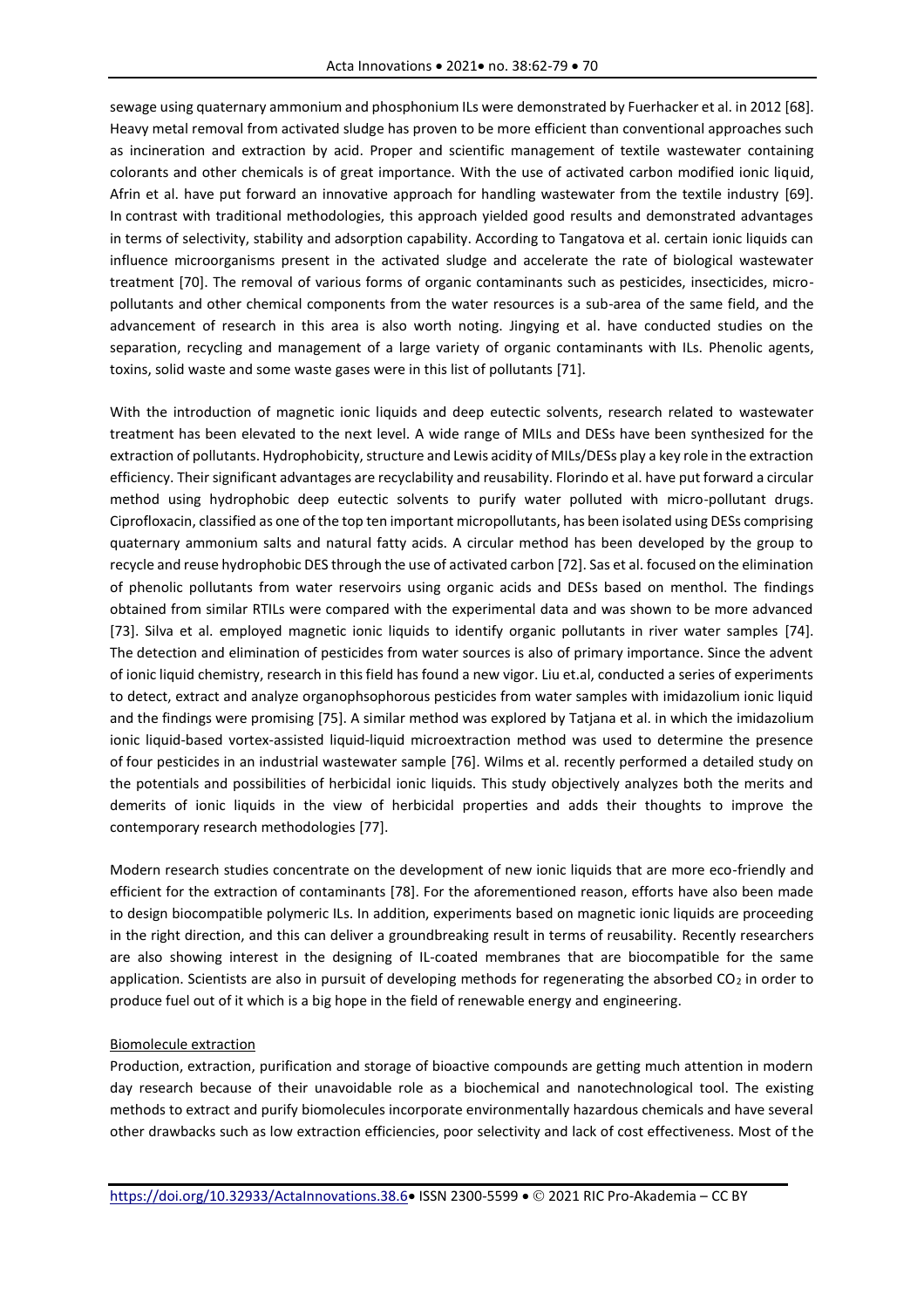existing methodologies require multiple and nonconventional operations which could affect the molecule's inherent biological nature and properties. To rectify these disadvantages, scientists were in active quest for an alternative solvent and it resulted in the incorporation of ionic liquid in the field of biomass extraction. Applications of ionic liquids in the biological and biomedical field are getting explored rapidly in recent times as they possess improved solvation ability, easily tunable nature and environmental benign behavior. They are task specific solvents, the quality which improves the extraction efficiency and relaxes the hectic purification procedures. To analyze the growth in this area of research a wide range of bioactive compounds can be considered, but our area of focus is restricted to the field of amino acids, proteins and nucleic acid chemistry where the ionic liquid related research is at top gear. [79–82]

Proteins are macromolecules of structural units called amino acids *and they* are very much essential in the vital functioning of an organism. In addition, proteins have got huge impact in different industrial sectors. The isolation and storage of proteins are, therefore, very important in biological and economic sense. The ability of ILs to enhance the stability of the native states of proteins, to gear up their refolding capacity and to subdue the irreversible aggregation pattern have provided a new outlook to the protein related research. Amino acid extraction and storage is also very much essential as they are the building blocks of any protein. According to the literature, there are four main techniques used in amino acid and protein extraction namely solid phase extraction (SPE), liquid-liquid extraction (LLE), IL-based three-phase partitioning (TPP) and IL-based aqueous biphasic systems (ABS) [79].

IL-based SPE methods aimed at extracting amino acids and proteins was mainly done through IL modified materials – such as IL immobilized silica and ILs on the molecularly imprinted polymers (MIPs). Direct extraction technique was also attempted by various groups of scientists, but in general, SLE is less explored due to the relative difficulty to establish the experimental setup and lower extraction efficiency. Liquid-liquid extraction emerged as an effective substitute due to its advantages in experimental pattern, selectivity and extraction efficiency. The pioneering study in the amino acid extractions based on LLE approach was done in 2003 where 1- Butyl-3-methylimidazolium hexafluorophosphate (BMIM-PF6) as the extractant. Tryptophan, glycine, alanine and leucine were amongst the amino acids and some of them were not directly soluble in this ionic liquid. To have similar extraction efficiencies for both hydrophilic and hydrophobic amino acids, the ionic liquid structure was modified by adding the crown ether [dibenzo-18-crown-6] at acidic pH [80]. Following this, Smirnova et.al attempted the extraction of a wide variety of amino acids by using the same ionic liquid. The extraction was from aqueous solution to the IL phase with dicyclohexano-18-crown-6 as an additive (pH range 1.5- 5.5). The most hydrophilic amino acids were extracted as efficiently as the less hydrophilic and the extraction efficiency was above 90 percent. The influence of pH, amino acid and crown ether concentration and volume ratio in this process were studied in depth [81]. The synthesis of hydrophobic ILs by tuning the cationic and anionic moieties was achieved later in the decade since hydrophobicity was the key property which influenced the flow of majority of amino acids to the IL rich medium. Imidazolium based long chain ILs were widely used for this application [82– 84]. Back extraction was done mainly by specific buffers. In Parallel, the efforts to extract a wide variety of proteins were also flourishing. But the scope of the studies was restricted by the fact that the dissolution of protein required the presence of hydrated ionic liquids. Still, many proteins including lysozyme, cytochromec and heme were extracted successfully by LLE method [85].

The biggest drawback of LLE lies in the use of organic solvents, which may have a detrimental effect on biomolecules, human health and the environment. As an alternative to conventional extraction methods, aqueous biphasic system (ABS) has been researched due to the aforementioned reasons. Aqueous biphasic systems (ABS) are also a class of liquid-liquid extraction systems which, due to their potential use as alternatives for organic solvents in extraction and separation systems, have gained considerable interest in the research community. The main benefit of using ABS is that it is composed of two water-soluble solutes that separate into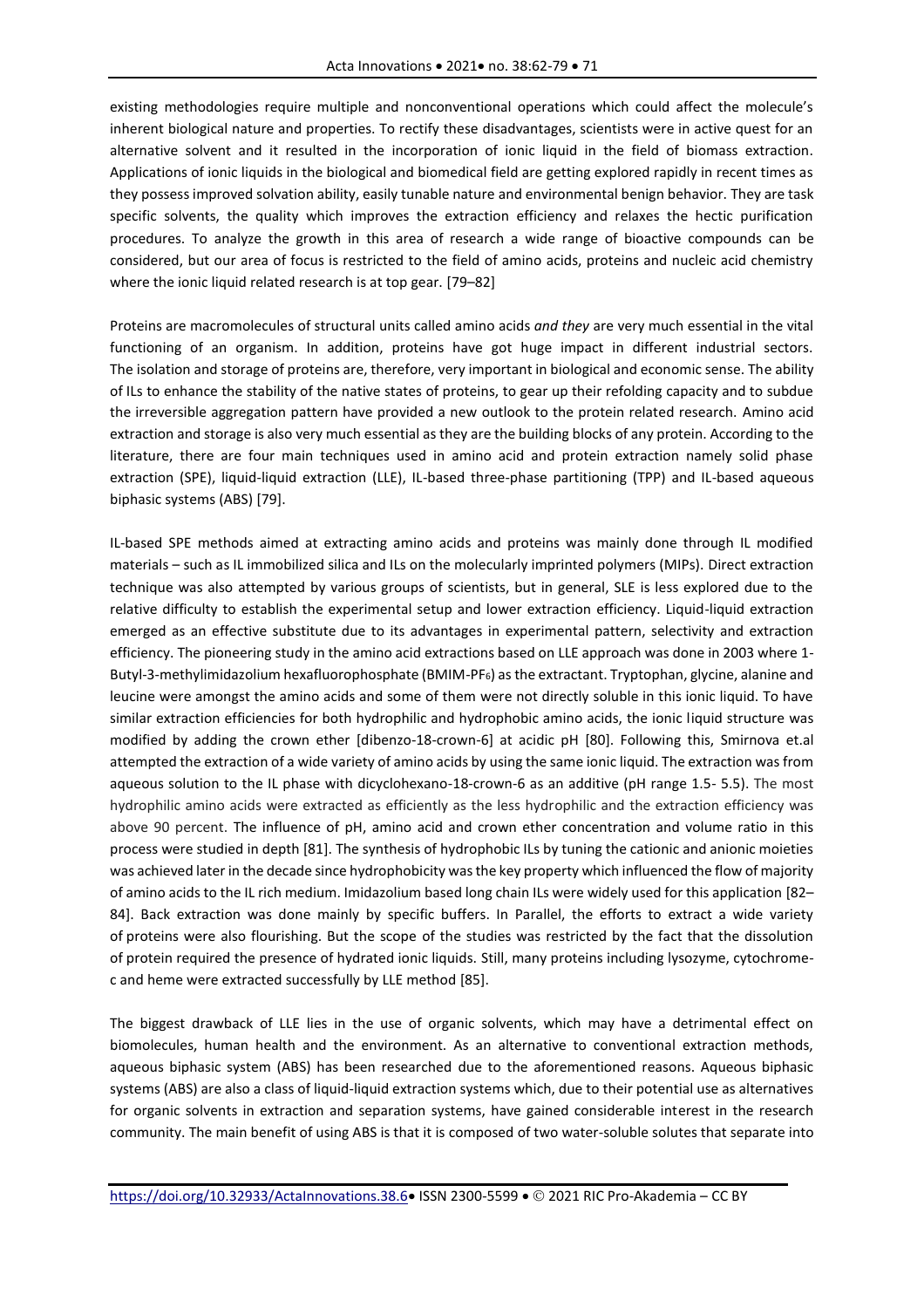two co-existing phases at their optimum concentration. Since the major constituent is water, ABS is more biocompatible and also provides benign media for the extraction of various biomolecules. Here the extraction takes place based on the various interaction between extractant and biomolecules such as hydrogen bonding, πinteractions, electrostatic interaction and hydrophobic interactions by which biomolecules get separated to either IL rich phase or salt-rich phase. The studies on amino acid extraction with IL based ABS by Ventura et al. is worth mentioning. In their work, a wide range of imidazolium- based ILs were studied in detail. The extraction capacity of the ABS was evaluated through the extraction of amino acid L-tryptophan. Extraction capability was analyzed by setting different kind of cation anion combinations. As the hydrogen bond acidity of the IL anion plays a crucial role in the formation of ABS, the anion effect on ABS formation was found to be pivotal [86]. The amino acid extraction efficiency of ABS in the presence of biodegradable organic salt has been studied by Ferreira et al. The organic salt potassium citrate was conjugated with imidazolium-, pyrrolidinium-, phosphonium- and ammonium based ILs for L-typtophan extraction. The study underlined the fact that hydrophobic interaction has a major role to play in the whole process. They also observed that the separation of biomolecules between the ABS phases depends on their affinity for each other, which further depends on parameters such as pH, temperature and composition of the system. [87]. Following this many groups investigated the amino acid extraction through ABS technique. An interesting one to mention is by Priyanka et al. In the presence of different potassium salts at 298.15 K, they analyzed the phase activity of benzyltrimethylammonium chloride and benzyltributylammonium chloride. The effect of substitution of the benzyl group on the IL cation and the nature of different potassium salts on the phase activity were studied. In the presence of different potassium salts, these IL-based ABS have been systematically scrutinized for their efficacy in tryptophan extraction. For the examined combinations of ILs and inorganic salts, improved extraction coefficients were achieved [88]. Many studies on IL based ABS for protein extraction were also reported. Since protein is a larger moiety in comparison with amino acid, the factors influencing the stability of proteins in IL medium was analyzed in prior. It is found that the selection of constituent ions and the chemical nature of the ILs play a critical role in the stability. ILs containing high kosmotropic anions and cations with enhanced chaotropicity showed a higher efficiency. The observations made by Du et al. is of prime importance. To directly isolate proteins from human body fluids, the group used the IL-ABS system based on 1-butyl-3-methylimidazolium chloride (BMIM-Cl) and K2HPO4. In the IL-rich upper phase, proteins present at low levels were quantitatively extracted. The K2HPO4 addition to the IL rich phase (after separation) has resulted in a further phase separation and an elevation in enrichment factor was also observed. After the whole process, protein's natural structure and properties were found to be unaltered [89]. A detailed review on recent trends in protein extraction using ABS was done by Lee et al. in 2017. The review listed out almost all the studies during the last decade on IL-ABS systems for protein extraction and separation. A broad variety of cations (e.g., imidazolium, cholinium, ammonium, phosphonium and guanidinium) and benign anions (e.g., carboxylic acids, amino acids and biological buffers) were also examined for their relevance in the process. The review underlined the role of chemical structure of IL on protein partition and stability [90]. In the partition of proteins in IL-ABS, hydrophobic and electrostatic interactions as well as salting-out effects were also dominant variables. Apart from pure protein sources, several studies on separation of value-added proteins from complex media are gearing up. Latest review by Anusha et.al. on the role of ABS in sustainable extraction and separation analyzes the advancement of IL based ABS technology in the last two decades [91]. The quest and growth of research is in the right direction and will provide a new outlook to this area of research in both commercial and economic sense.

Nucleic acids are known to be the unique identity molecule of any organism and have emerged as powerful biological tool. They are carriers of genetic information and can act as a digital data storage medium in, with potential benefits such as high density, high efficiency of replication, long-term longevity and long-term stability. In molecular biology, nucleic acid extraction plays a crucial role as the primary stage for many downstream applications. Developing novel methods to extract and purify nucleic acids from various types of cells and their storage are therefore crucial. Traditionally, the purification of deoxyribonucleic acid (DNA) and ribonucleic acid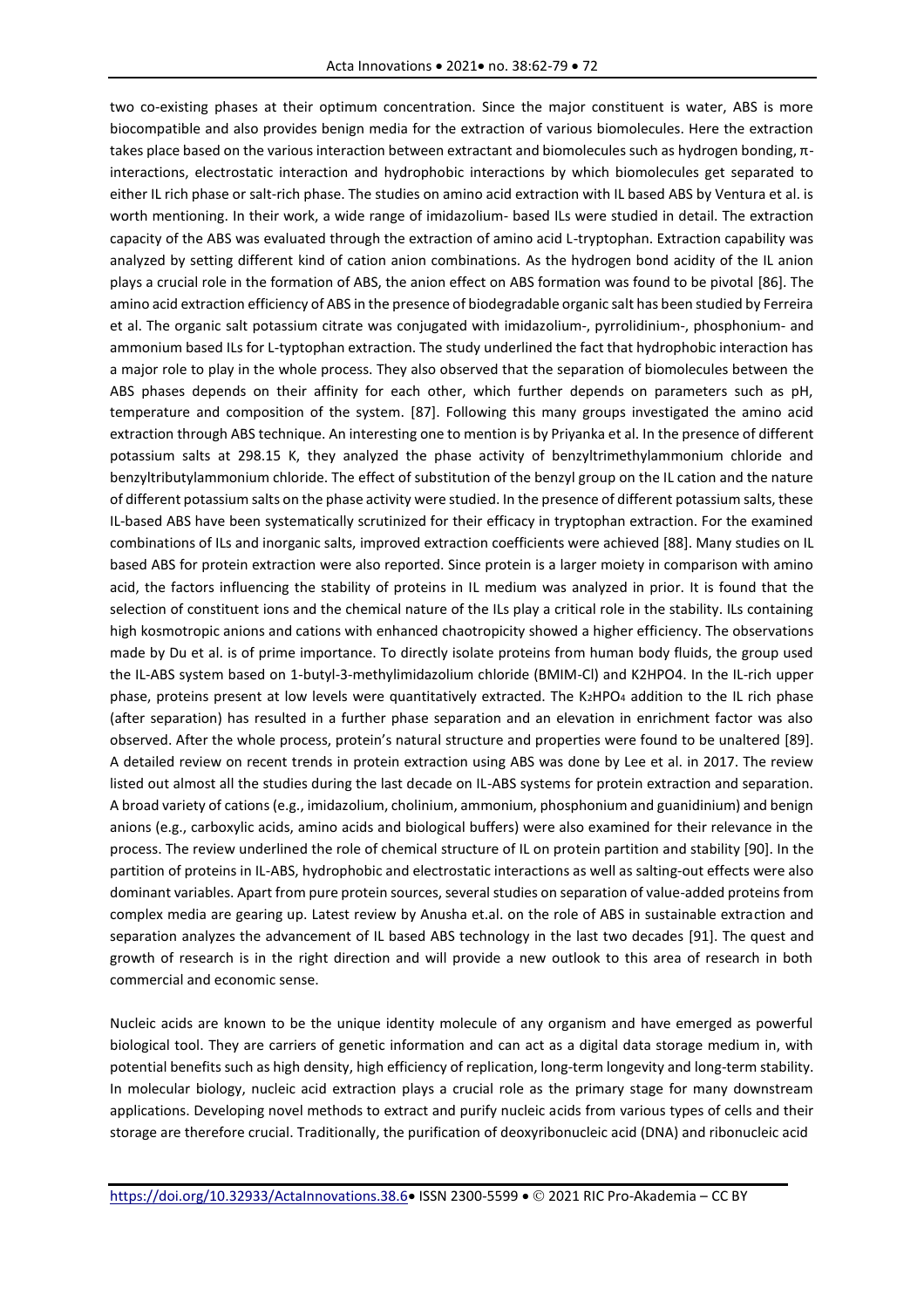(RNA) was based on liquid−liquid extraction techniques involving solvents like phenol and chloroform. These solvents are highly volatile and carcinogenic. Recent studies suggest that the efficiency of extraction and purification of nucleic acids from biological samples were increased by IL addition in comparison with conventional methods. Moreover, nucleic acids in ILs showed long-term stability and enhancement in nuclease resistance.

Zaho et al. in 2014 studied the interaction pattern between ILs and DES with DNA by analyzing the available literature in the field till then [92]. According to their analysis, in the case of ILs and DESs, organic cationic part is intruding into the minor groves of DNA. Electrostatic attraction is a prominent interaction between organic cations and the DNA phosphate backbone which provides additional support for hydrophobic and polar interactions between ILs and grooves. Anions may form hydrogen bonds with cytosine, adenine and guanine bases.

Moreover, nucleic acids have got structural speciality as they are viable for electrostatic interaction, formation of hydrogen bonds as well as van der Waals interactions. These strong interactions help the DNA molecules to maintain a double helical structure in most ionic solvent system. Shi et al. analyzed the polymerized chain reaction amplification of DNA by bicyclic imidazolium ionic liquid and found that nucleic acids in ILs can be used directly in polymerase chain reaction and gene expression analysis with high efficiency [93]. Based on the unique changes in the stability of nucleic acids in ILs, highly sensitive DNA sensors have been developed. The recent trends in IL-DNA interactions got a new complexion by the emergence of magnetic ionic liquid. Incorporation of MILs has made the extraction easier and the magnetic recovery of DNA enriched IL droplet is comparatively effortless. The reusability of MILs to different cycles was also an important achievement. Jared L Anderson and coworkers deserve a special mention for their contribution in this field. In their recent study, hydrophobic magnetic ionic liquids (MILs) with long chain tetra alkyl ammonium cations and metal chloride incorporated anions were synthesized and used as solvents for the extraction of DNA from aqueous solution. After extraction the DNA-enriched microdroplet was manipulated by applying a magnetic field [94]. Very recently magnetic ionic liquids with phosphonium cations and cobalt metal in the anion sphere has been proved to be efficient for RNA extraction in aqueous solution [95]. Cations and cobalt metal in the anion sphere have been proved to be efficient for RNA extraction in aqueous solution [95]

Apart from the discussed, many other biomolecules and bioactive components including lipids, fats, vitamins, carotenoids were successfully extracted and preserved with the help of ionic liquid assisted chemical processes [96–99]. The important hurdle to pass in the biomolecule extraction is the modification of separation strategies and the lack of techniques in IL recyclability and reuse. Emergence of MILs and new developments in DES related research have addressed this issue to an extent. Application of the mentioned techniques to an industrial scale is also important. Large scale separation and storage of biomolecules is necessary in commercial and economic sense. Once it comes to a bigger picture, a lot of practical issues can be dealt including cost effectiveness, storage capacity and purification strategies. In conclusion the development of cost-effective and more sustainable extraction and separation processes is the crucial step toward the recovery and commercialization of new and low-cost bioactive products for different chemical industries. While envisaging their widespread use in the near future to boost the quality of modern society, and in which ILs could have a remarkable role as alternative solvents and materials.

### **Impact**

Human needs to open a myriad of dimensions in the advancement of research, which may also have detrimental effects on both the environment and social health. This has prompted scientists to pursue various strategies to mitigate environmental issues, especially through the use of green chemicals. In this sense, ILs have been introduced as a green solvent in different engineering areas, gas abstraction, fuel technology, cooling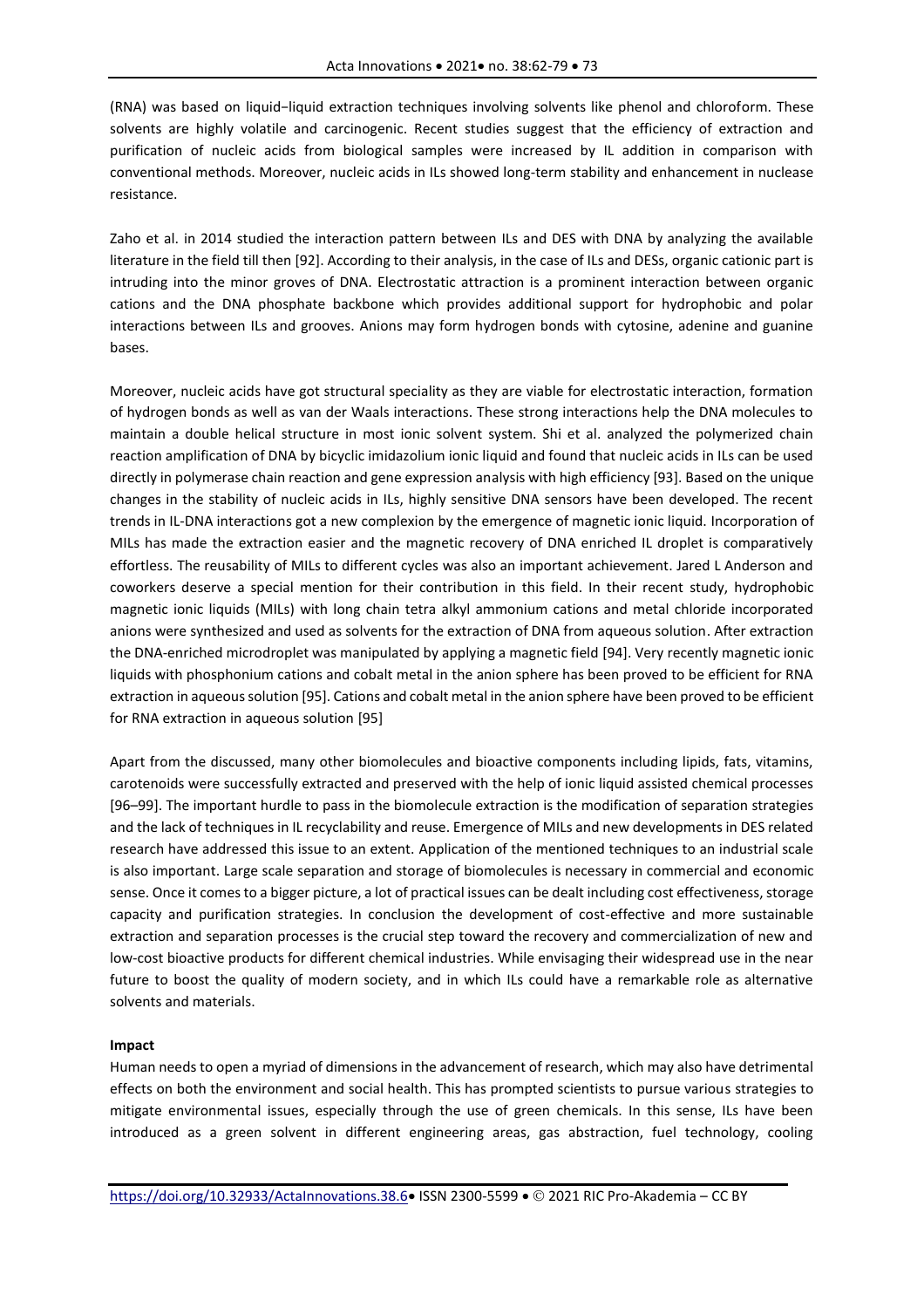strategies etc. Nowadays, ILs are being used in the fuel industry in the different stages of oil production which were found to improve the efficiency of the crude oil extraction process. Similarly, the use of ILs have proved to be effective in wastewater treatment and  $CO<sub>2</sub>$  capture. These studies are the blueprints to prove the environmental and social impact of ILs. Apart from this the growth of ILs as a bio-extraction tool underlines their commercial impact. In short, the ILs, on account of being an environmentally friendly and cost-effective green solvent, is capable of improving the effectiveness of several processes which are much essential in modern circumstances. A detailed review of such applications and utilities of ILs can therefore be helpful for the further exploration of their uses and to unveil their hidden potential.

#### **Conclusions**

Throughout this review, we have appraised the advantages of implementing ionic liquid chemistry towards the field of environmental remediation and efficient energy consumption. These studies are highly promising and encouraging for the scientific community in a futuristic perspective. Needless to say, the effective utilization of energy sources and efficient conservation of nature form the life breath for the generations to come. Consequently, the progress of research in this domain has become an indispensable need of our society itself. While enumerating the advantages of ionic liquids, there had been some issues which were not really addressed. One major aspect among them is the toxicity study of ionic liquids. Although there have been a few studies carried out for assessing the extent by which the chemical compounds involved in them are detrimental to the nature [100,101], the focus towards this sector is not seems to be deep enough. There is still scope for a deeplevel analysis in these aspects. Another major concern is that all the advantages which have been listed above are validated only on a laboratory scale. Very few ionic liquids have been tested and validated on a bulk scale and in industrial environments. As a result, we have not been able to identify the possible disadvantages which are likely to occur in the case of practical implementation of the same. Industrial level consumption of these chemicals may lead to several issues which may not even be present in a micro-level laboratory utilization, and therefore, a careful study of these issues is of utmost importance. Another important concern is their recyclability. Even though the advent of magnetic ionic liquids and deep eutectic solvents gives a new momentum to this concern, room temperature ionic liquids and other hydrophilic ionic liquids are observed to fail in delivering the intended functionality within one cycle of operation. It raises the question about the cost effectiveness of these classes of ionic liquids and may also be portrayed as indicator of a non-constructive utilization. Keeping all these shortcomings aside, one should appreciate the fact that ionic liquid chemistry, as an innovation, has greatly contributed to the field of energy and environmental engineering. It has opened a wide new window of opportunities for sustainable development. Cunning studies, evaluations, scientific analyses and discussions in this area are imperative in the future, in order to make the utilization of ionic liquids more ecofriendly and more economic.

#### **Conflicts of interest**

There are no conflicts to declare.

#### **Acknowledgement:**

The authors would like to acknowledge Indian Institute of Technology Madras, Chennai, for financial support through Institute Research and Development Mid-Career Level Award (IRDA) Project: CY/20- 21/069/RFIR/008452. Authors acknowledge Dr. Anu Aravind Thoppil and Mr. Pranav U S for the discussion and a few suggestions during the interpretation of data.

### **Reference**

- [1] J.D. Moyer, S. Hedden, Are we on the right path to achieve the sustainable development goals?, World Dev. 127 (2020) 104749. https://doi.org/10.1016/j.worlddev.2019.104749.
- [2] J.L. Martin, V. Maris, D.S. Simberloff, The need to respect nature and its limits challenges society and conservation science, Proc. Natl. Acad. Sci. U. S. A. 113 (2016) 6105–6112. https://doi.org/10.1073/pnas.1525003113.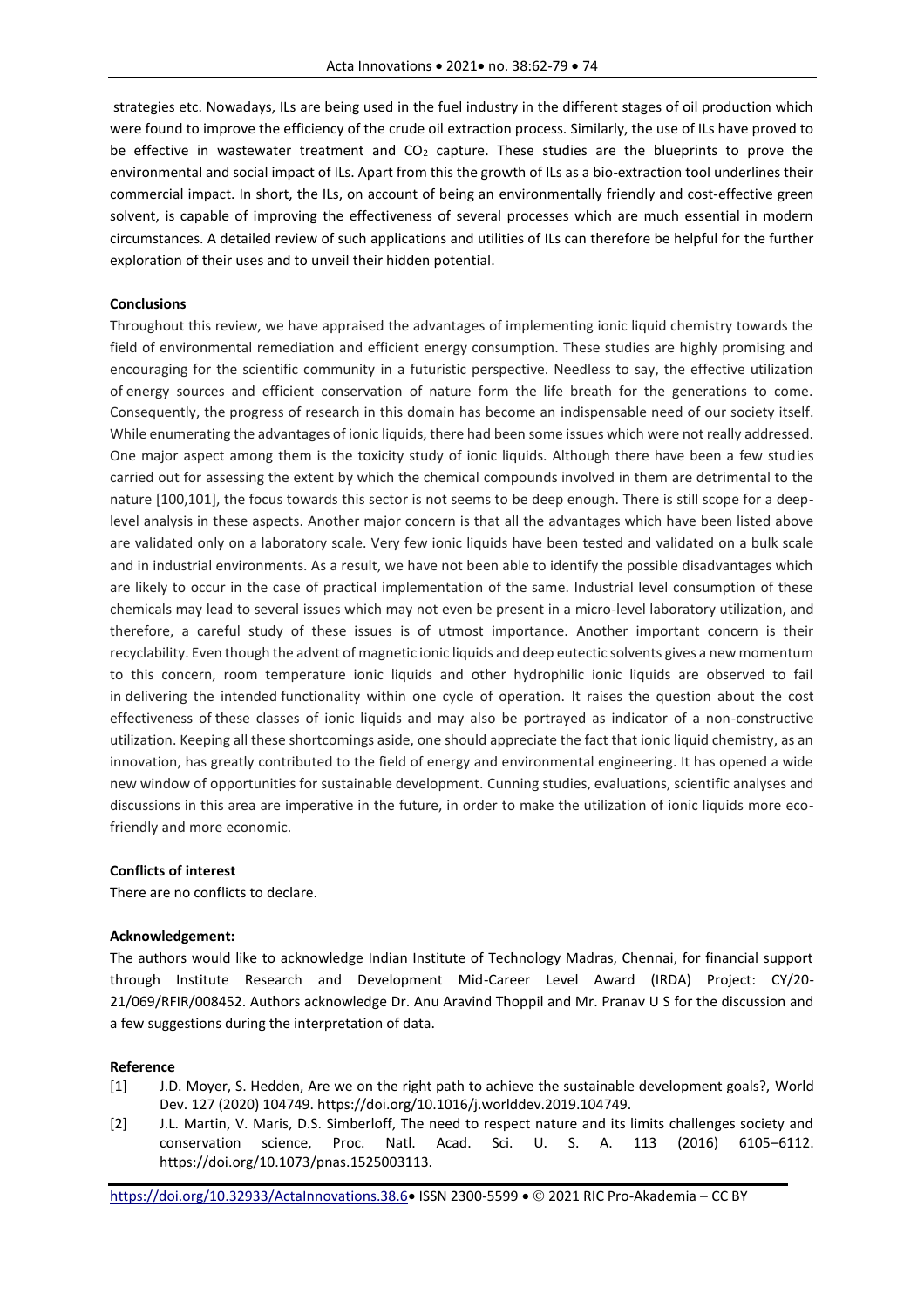- [3] E.C. Penning-Rowsell, Further internationalisation of Environmental Hazards and its links to the UN Sustainable Development Goals, (2020) 417–420.
- [4] C. Austen Angell, Y. Ansari, Z. Zhao, Ionic Liquids: Past, present and future, Faraday Discuss. 154 (2012) 9–27. https://doi.org/10.1039/c1fd00112d.
- [5] N. Schaeffer, H. Passos, I. Billard, N. Papaiconomou, J.A. Coutinho, Recovery of metals from waste electrical and electronic equipment (WEEE) using unconventional solvents based on ionic liquids, Crit. Rev. Environ. Sci. Technol. 48 (2018) 859–922. https://doi.org/10.1080/10643389.2018.1477417.
- [6] F. van Rantwijk, R.A. Sheldon, Biocatalysis in ionic liquids, Chem. Rev. 107 (2007) 2757–2785. https://doi.org/10.1021/cr050946x.
- [7] B. Tang, W. Bi, M. Tian, K.H. Row, Application of ionic liquid for extraction and separation of bioactive compounds from plants, J. Chromatogr. B Anal. Technol. Biomed. Life Sci. 904 (2012) 1–21. https://doi.org/10.1016/j.jchromb.2012.07.020.
- [8] A. Joseph, G. Zyła, V.I. Thomas, P.R. Nair, A.S. Padmanabhan, S. Mathew, Paramagnetic ionic liquids for advanced applications: A review, J. Mol. Liq. 218 (2016) 319–331. https://doi.org/10.1016/j.molliq.2016.02.086.
- [9] S. Hayashi, H.O. Hamaguchi, Discovery of a magnetic ionic liquid [bmim]FeCl4, Chem. Lett. 33 (2004) 1590–1591. https://doi.org/10.1246/cl.2004.1590.
- [10] A.P. Abbott, J.C. Barron, K.S. Ryder, D. Wilson, Eutectic-based ionic liquids with metal-containing anions and cations, Chem. - A Eur. J. 13 (2007) 6495–6501. https://doi.org/10.1002/chem.200601738.
- [11] E. M.B. Shiflett, Commercial Applications of Ionic Liquids, Springer, Berlin, 2020.
- [12] B. Lal, A. Qasim, A. Mohammad Shariff, Ionic Liquids Usage in Oil and Gas Industry, in: Ion. Liq. Flow Assur., SpringerBriefs, 2021: pp. 1–16. https://doi.org/10.1007/978-3-030-63753-8\_1.
- [13] A. Bera, J. Agarwal, M. Shah, S. Shah, R.K. Vij, Recent advances in ionic liquids as alternative to surfactants/chemicals for application in upstream oil industry, J. Ind. Eng. Chem. 82 (2020) 17–30. https://doi.org/10.1016/j.jiec.2019.10.033.
- [14] Y. Ren, Y. Zhai, L. Wu, W. Zhou, H. Qin, P. Wang, Amine- and alcohol-functionalized ionic liquids: Inhibition difference and application in water-based drilling fluids for wellbore stability, Colloids Surfaces A Physicochem. Eng. Asp. 609 (2021) 125678. https://doi.org/10.1016/j.colsurfa.2020.125678.
- [15] T.N. Ofei, C.B. Bavoh, A.B. Rashidi, Insight into ionic liquid as potential drilling mud additive for high temperature wells, J. Mol. Liq. 242 (2017) 931–939. https://doi.org/10.1016/j.molliq.2017.07.113.
- [16] C.B. Bavoh, T.N. Ofei, B. Lal, A.M. Sharif, M.H.B.A. Shahpin, J.D. Sundramoorthy, Assessing the impact of an ionic liquid on NaCl/KCl/polymer water-based mud (WBM) for drilling gas hydrate-bearing sediments, J. Mol. Liq. 294 (2019) 111643. https://doi.org/10.1016/j.molliq.2019.111643.
- [17] L. Yang, G. Jiang, Y. Shi, X. Lin, X. Yang, Erratum to: Application of ionic liquid to a high-performance calcium-resistant additive for filtration control of bentonite/water-based drilling fluids (Journal of Materials Science, (2017), 52, 11, (6362-6375), 10.1007/s10853-017-0870-7), J. Mater. Sci. 52 (2017) 6812–6813. https://doi.org/10.1007/s10853-017-0920-1.
- [18] M.A. Betiha, A.E. Elmetwally, A.M. Al-Sabagh, T. Mahmoud, Catalytic Aquathermolysis for Altering the Rheology of Asphaltic Crude Oil Using Ionic Liquid Modified Magnetic MWCNT, Energy and Fuels. 34 (2020) 11353–11364. https://doi.org/10.1021/acs.energyfuels.0c02062.
- [19] C.B. Bavoh, Y.B. Md Yuha, W.H. Tay, T.N. Ofei, B. Lal, H. Mukhtar, Experimental and modelling of the impact of quaternary ammonium salts/ionic liquid on the rheological and hydrate inhibition properties of xanthan gum water-based muds for drilling gas hydrate-bearing rocks, J. Pet. Sci. Eng. 183 (2019) 106468. https://doi.org/10.1016/j.petrol.2019.106468.
- [20] M.A. Betiha, G.G. Mohamed, N.A. Negm, M.F. Hussein, H.E. Ahmed, Fabrication of ionic liquid-cellulosesilica hydrogels with appropriate thermal stability and good salt tolerance as potential drilling fluid, Arab. J. Chem. 13 (2020) 6201–6220. https://doi.org/10.1016/j.arabjc.2020.05.027.
- [21] R. Ahmed Khan, M. Murtaza, A. Abdulraheem, M.S. Kamal, M. Mahmoud, Imidazolium-Based Ionic Liquids as Clay Swelling Inhibitors: Mechanism, Performance Evaluation, and Effect of Different Anions, ACS Omega. 5 (2020) 26682–26696. https://doi.org/10.1021/acsomega.0c03560.
- [22] Z. Luo, L. Wang, P. Yu, Z. Chen, Experimental study on the application of an ionic liquid as a shale inhibitor and inhibitive mechanism, Appl. Clay Sci. 150 (2017) 267–274. https://doi.org/10.1016/j.clay.2017.09.038.
- [23] L. Yang, X. Yang, T. Wang, G. Jiang, P.F. Luckham, X. Li, H. Shi, J. Luo, Effect of Alkyl Chain Length on Shale Hydration Inhibitive Performance of Vinylimidazolium-Based Ionic Liquids, Ind. Eng. Chem. Res. 20 (2019) 8565–8577. https://doi.org/10.1021/acs.iecr.9b01016.

<https://doi.org/10.32933/ActaInnovations.38.6> ISSN 2300-5599 2021 RIC Pro-Akademia – CC BY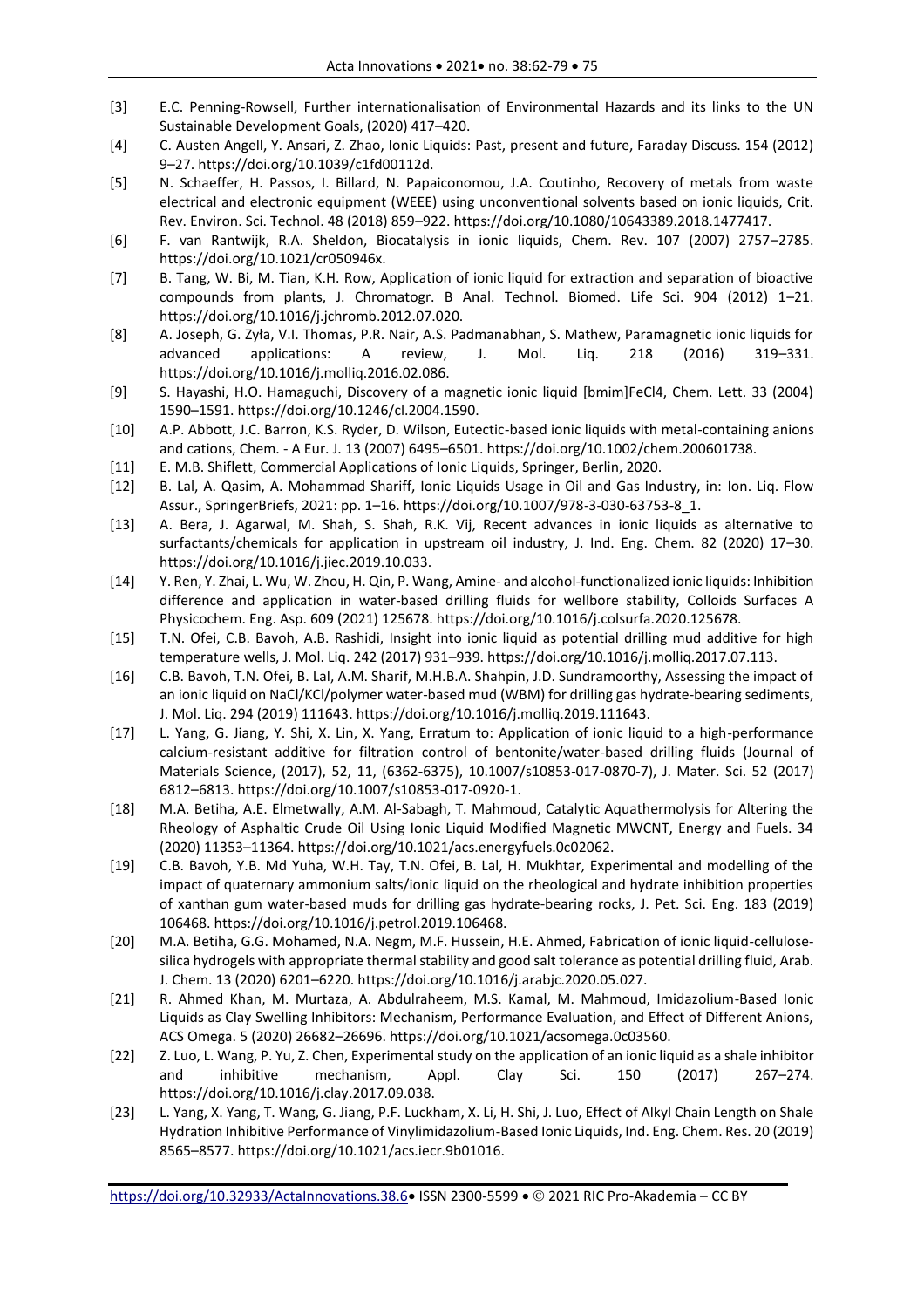- [24] L. Yang, G. Jiang, Y. Shi, X. Yang, Application of Ionic Liquid and Polymeric Ionic Liquid as Shale Hydration Inhibitors, Energy and Fuels. 31 (2017) 4308–4317. https://doi.org/10.1021/acs.energyfuels.7b00272.
- [25] J. gen Xu, Z. Qiu, X. Zhao, H. Zhong, W. Huang, Study of 1-Octyl-3-methylimidazolium bromide for inhibiting shale hydration and dispersion, J. Pet. Sci. Eng. 177 (2019) 208–214. https://doi.org/10.1016/j.petrol.2019.02.064.
- [26] S. Sakthivel, R.L. Gardas, J.S. Sangwai, Effect of Alkyl Ammonium Ionic Liquids on the Interfacial Tension of the Crude Oil-Water System and Their Use for the Enhanced Oil Recovery Using Ionic Liquid-Polymer Flooding, Energy and Fuels. 30 (2016) 2514–2523. https://doi.org/10.1021/acs.energyfuels.5b03014.
- [27] S.K. Nandwani, N.I. Malek, M. Chakraborty, S. Gupta, Insight into the Application of Surface-Active Ionic Liquids in Surfactant Based Enhanced Oil Recovery Processes-A Guide Leading to Research Advances, Energy and Fuels. 34 (2020) 6544–6557. https://doi.org/10.1021/acs.energyfuels.0c00343.
- [28] P. Pillai, A. Mandal, A comprehensive micro scale study of poly-ionic liquid for application in enhanced oil recovery: Synthesis, characterization and evaluation of physicochemical properties, J. Mol. Liq. 302 (2020) 112553. https://doi.org/10.1016/j.molliq.2020.112553.
- [29] X. Dong, H. Liu, Z. Chen, K. Wu, N. Lu, Q. Zhang, Enhanced oil recovery techniques for heavy oil and oilsands reservoirs after steam injection, Appl. Energy. 239 (2019) 1190–1211. https://doi.org/10.1016/j.apenergy.2019.01.244.
- [30] X. Li, J. Wang, L. He, H. Sui, W. Yin, Ionic Liquid-Assisted Solvent Extraction for Unconventional Oil Recovery: Computational Simulation and Experimental Tests, Energy and Fuels. 30 (2016) 7074–7081. https://doi.org/10.1021/acs.energyfuels.6b01291.
- [31] M.E. EL-Hefnawy, A.M. Atta, M. El-Newehy, A.I. Ismail, Synthesis and characterization of imidazolium asphaltenes poly (ionic liquid) and application in asphaltene aggregation inhibition of heavy crude oil, J. Mater. Res. Technol. 9 (2020) 14682–14694. https://doi.org/10.1016/j.jmrt.2020.10.038.
- [32] M. Ul Hassan Shah, M. Sivapragasam, M. Moniruzzaman, M. Mahabubur Rahman Talukder, S. Bt Yusup, Dispersion of crude oil by choline based ionic liquids, in: Mater. Today Proc., 2018: pp. 21661–21666. https://doi.org/10.1016/j.matpr.2018.07.016.
- [33] B. Coto, I. Suárez, M. Chirita, J. Conde, R. Giménez, N. Rodriguez, N. Alvarez, J.L. Peña, Oil acidity reduction by extraction with [EMIM][EtSO4]: Experimental and model description, Sep. Purif. Technol. 223 (2019) 234–242. https://doi.org/10.1016/j.seppur.2019.04.070.
- [34] V.A. Joshi, D. Kundu, Ionic liquid promoted extraction of bitumen from oil sand: A review, J. Pet. Sci. Eng. 199 (2021) 108232. https://doi.org/10.1016/j.petrol.2020.108232.
- [35] Z. Zhang, N. Kang, J. Wang, H. Sui, L. He, X. Li, Synthesis and application of amino acid ionic liquid-based deep eutectic solvents for oil-carbonate mineral separation, Chem. Eng. Sci. 181 (2018) 264–271. https://doi.org/10.1016/j.ces.2018.02.023.
- [36] N.E. Paucar, P. Kiggins, B. Blad, K. De Jesus, F. Afrin, S. Pashikanti, K. Sharma, Ionic liquids for the removal of sulfur and nitrogen compounds in fuels: a review, Environ. Chem. Lett. (2021) 1–24. https://doi.org/10.1007/s10311-020-01135-1.
- [37] L. Wang, Z. Li, G. Jin, N. Zuo, Y. Xu, Effort of ionic liquids with [HSO4]- on oxidative desulphurization of coal, Can. J. Chem. Eng. 97 (2019) 1299–1306. https://doi.org/10.1002/cjce.23374.
- [38] R.N. Patra, R.L. Gardas, Effect of Nitro Groups on Desulfurization Efficiency of Benzyl-Substituted Imidiazolium-Based Ionic Liquids: Experimental and Computational Approach, Energy and Fuels. 33 (2019) 7659–7666. https://doi.org/10.1021/acs.energyfuels.9b01279.
- [39] Z. Ullah, A.S. Khan, N. Muhammad, R. Ullah, A.S. Alqahtani, S.N. Shah, O. Ben Ghanem, M.A. Bustam, Z. Man, A review on ionic liquids as perspective catalysts in transesterification of different feedstock oil into biodiesel, J. Mol. Liq. 266 (2018) 673–686. https://doi.org/10.1016/j.molliq.2018.06.024.
- [40] D. Moreno, V.R. Ferro, J. de Riva, R. Santiago, C. Moya, M. Larriba, J. Palomar, Absorption refrigeration cycles based on ionic liquids: Refrigerant/absorbent selection by thermodynamic and process analysis, Appl. Energy. 213 (2018) 179–194. https://doi.org/10.1016/j.apenergy.2018.01.034.
- [41] S.J. Hong, C. Dang, H. Okamoto, Z. Wang, E. Hihara, Novel absorption refrigeration system with a hollow fiber membrane-type generator, Refrig. Sci. Technol. (2015) 4767–4774. https://doi.org/10.18462/iir.icr.2015.0455.
- [42] J.E. Sosa, R.P.P.L. Ribeiro, P.J. Castro, J.P.B. Mota, J.M.M. Araújo, A.B. Pereiro, Absorption of Fluorinated Greenhouse Gases Using Fluorinated Ionic Liquids, Ind. Eng. Chem. Res. 58 (2019) 20769–20778. https://doi.org/10.1021/acs.iecr.9b04648.
- [43] A.E. Torrella, La Producción de frio, Universitat Politècnica de València, 2000.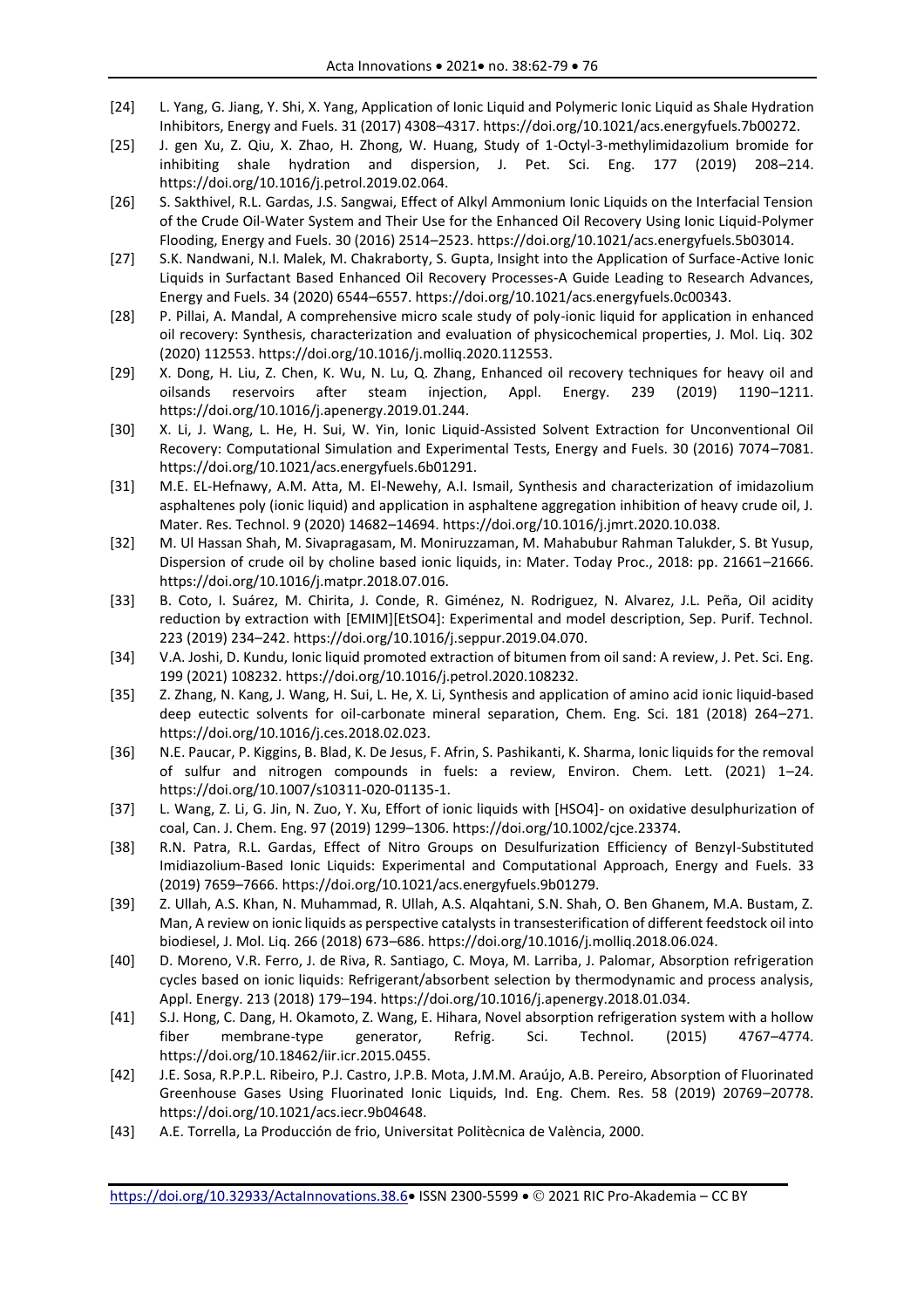- [44] D. Zheng, L. Dong, W. Huang, X. Wu, N. Nie, A review of imidazolium ionic liquids research and development towards working pair of absorption cycle, Renew. Sustain. Energy Rev. 37 (2014) 47–68. https://doi.org/10.1016/j.rser.2014.04.046.
- [45] W. Wu, M. Leung, Z. Ding, H. Huang, Y. Bai, L. Deng, Comparative analysis of conventional and low-GWP refrigerants with ionic liquid used for compression-assisted absorption cooling cycles, Appl. Therm. Eng. 172 (2020) 115–145. https://doi.org/10.1016/j.applthermaleng.2020.115145.
- [46] K.E. Herold, R. Radermacher, S.A. Klein, Absorption chillers and heat pumps, CRC Press, 2016.
- [47] A. Yokozeki, M.B. Shiflett, Ammonia solubilities in room-temperature ionic liquids, Ind. Eng. Chem. Res. 46 (2007) 1605–1610. https://doi.org/10.1021/ie061260d.
- [48] G. Li, Q. Zhou, X. Zhang, LeiWang, S. Zhang, J. Li, Solubilities of ammonia in basic imidazolium ionic liquids, Fluid Phase Equilib. 297 (2010) 34–39. https://doi.org/10.1016/j.fluid.2010.06.005.
- [49] Y. Bai, W. Chen, C. Xu, Q. Sun, B. Zhang, Y. He, Investigation on the thermal performances of [Na(TX-7)]SCN/NH3 absorption systems based on physical properties measurement of the working fluid, Appl. Therm. Eng. 183 (2021) 116–175. https://doi.org/10.1016/j.applthermaleng.2020.116175.
- [50] E.K. Karakatsani, I.G. Economou, M.C. Kroon, C.J. Peters, G.J. Witkamp, tPC-PSAFT modeling of gas solubility in imidazolium-based ionic liquids, J. Phys. Chem. C. 111 (2007) 15487–15492. https://doi.org/10.1021/jp070556+.
- [51] A. Yokozeki, M.B. Shiflett, Gas solubilities in ionic liquids using a generic van der Waals equation of state, J. Supercrit. Fluids. 55 (2010) 846–851. https://doi.org/10.1016/j.supflu.2010.09.015.
- [52] U. Domańska, M. Zawadzki, K. Paduszyński, M. Królikowski, Perturbed-chain SAFT as a versatile tool for thermodynamic modeling of binary mixtures containing isoquinolinium ionic liquids, J. Phys. Chem. B. 116 (2012) 8191–8200. https://doi.org/10.1021/jp303988k.
- [53] A. Shojaeian, H. Fatoorehchi, Modeling solubility of refrigerants in ionic liquids using Peng Robinson-Two State equation of state, Fluid Phase Equilib. 486 (2019) 80–90. https://doi.org/10.1016/j.fluid.2019.01.003.
- [54] X. Liu, M.Q. Nguyen, S. Xue, C. Song, M. He, Vapor–liquid equilibria and inter-diffusion coefficients for working pairs for absorption refrigeration systems composed of [HMIM][BF4] and fluorinated propanes, Int. J. Refrig. 104 (2019) 34–41. https://doi.org/10.1016/j.ijrefrig.2019.04.023.
- [55] S. Asensio-Delgado, F. Pardo, G. Zarca, A. Urtiaga, Vapor-Liquid Equilibria and Diffusion Coefficients of Difluoromethane, 1,1,1,2-Tetrafluoroethane, and 2,3,3,3-Tetrafluoropropene in Low-Viscosity Ionic Liquids, J. Chem. Eng. Data. 65 (2020) 4242–4251. https://doi.org/10.1021/acs.jced.0c00224.
- [56] A.R.C. Morais, A.N. Harders, K.R. Baca, G.M. Olsen, B.J. Befort, A.W. Dowling, E.J. Maginn, M.B. Shiflett, Phase Equilibria, Diffusivities, and Equation of State Modeling of HFC-32 and HFC-125 in Imidazolium-Based Ionic Liquids for the Separation of R-410A, Ind. Eng. Chem. Res. 59 (2020) 18222–18235. https://doi.org/10.1021/acs.iecr.0c02820.
- [57] Y. Li, H. Tao, B. Su, Z.W. Kundzewicz, T. Jiang, Impacts of 1.5 °C and 2 °C global warming on winter snow depth in Central Asia, Sci. Total Environ. 651 (2019) 2866–2873. https://doi.org/10.1016/j.scitotenv.2018.10.126.
- [58] L.A. Blanchard, D. Hancu, E.J. Beckman, J.F. Brennecke, Green processing using ionic liquids and CO2, Nature. 399 (1999) 28–29. https://doi.org/Doi 10.1038/19887.
- [59] Q. Huang, G. Jing, X. Zhou, B. Lv, Z. Zhou, A novel biphasic solvent of amino-functionalized ionic liquid for CO2 capture: High efficiency and regenerability, J. CO2 Util. 25 (2018) 22–30. https://doi.org/10.1016/j.jcou.2018.03.001.
- [60] B. Lv, G. Jing, Y. Qian, Z. Zhou, An efficient absorbent of amine-based amino acid-functionalized ionic liquids for CO2 capture: High capacity and regeneration ability, Chem. Eng. J. 289 (2016) 212–218. https://doi.org/10.1016/j.cej.2015.12.096.
- [61] M.A.R. Martins, G. Sharma, S.P. Pinho, R.L. Gardas, J.A.P. Coutinho, P.J. Carvalho, Selection and characterization of non-ideal ionic liquids mixtures to be used in CO2 capture, Fluid Phase Equilib. 518 (2020) 112621. https://doi.org/10.1016/j.fluid.2020.112621.
- [62] S.N.V.K. Aki, B.R. Mellein, E.M. Saurer, J.F. Brennecke, High-Pressure Phase Behavior of Carbon Dioxide with Imidazolium-Based Ionic Liquids, J. Phys. Chemi. 52 (2004) 20355–20365. https://doi.org/10.1021/jp046895+.
- [63] P. Sharma, S. Do Park, K.T. Park, S.C. Nam, S.K. Jeong, Y. Il Yoon, I.H. Baek, Solubility of carbon dioxide in amine-functionalized ionic liquids: Role of the anions, Chem. Eng. J. 193–194 (2012) 267–275. https://doi.org/10.1016/j.cej.2012.04.015.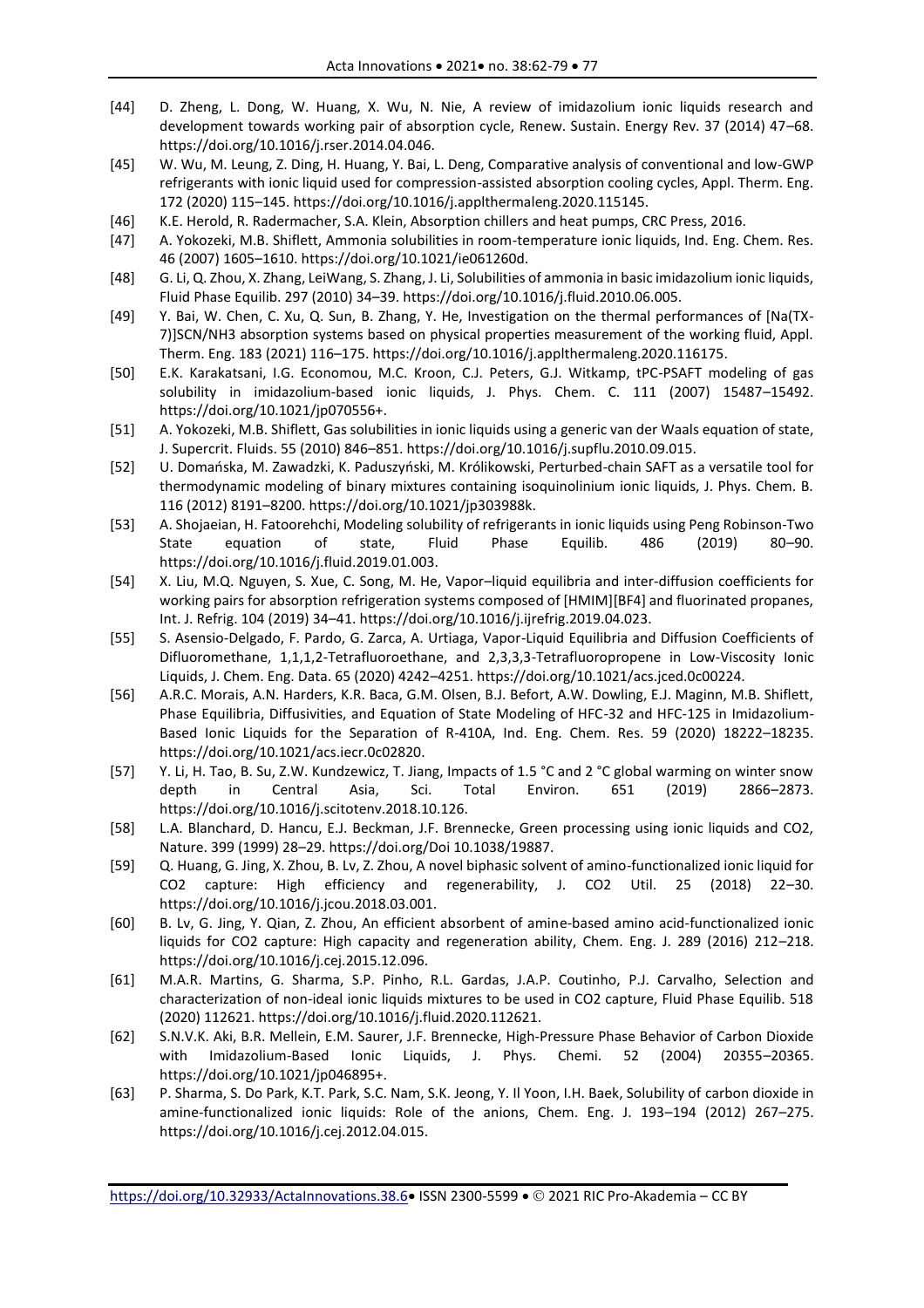- [64] V. Ramkumar, R.L. Gardas, Thermophysical Properties and Carbon Dioxide Absorption Studies of Guanidinium-Based Carboxylate Ionic Liquids, J. Chem. Eng. Data. 64 (2019) 4844–4855. https://doi.org/10.1021/acs.jced.9b00377.
- [65] G. Huang, A.P. Isfahani, A. Muchtar, K. Sakurai, B.B. Shrestha, D. Qin, D. Yamaguchi, E. Sivaniah, B. Ghalei, Pebax/ionic liquid modified graphene oxide mixed matrix membranes for enhanced CO2 capture, J. Memb. Sci. 565 (2018) 370–379. https://doi.org/10.1016/j.memsci.2018.08.026.
- [66] H. Ren, X. Wang, S. Lian, Y. Zhang, E. Duan, Formation mechanisms of Caprolactam-tetraalkyl ammonium halide deep eutectic and its hydrate, Spectrochim. Acta - Part A Mol. Biomol. Spectrosc. 211 (2019) 189-194. https://doi.org/10.1016/j.saa.2018.12.005.
- [67] A. Zgoła-Grześkowiak, T. Grześkowiak, Dispersive liquid-liquid microextraction, TrAC Trends Anal. Chem. 30 (2011) 1382–1399. https://doi.org/10.1016/j.trac.2011.04.014.
- [68] M. Fuerhacker, T.M. Haile, D. Kogelnig, A. Stojanovic, B. Keppler, Application of ionic liquids for the removal of heavy metals from wastewater and activated sludge, Water Sci. Technol. 65 (2012) 1765– 1773. https://doi.org/10.2166/wst.2012.907.
- [69] T. Arfin, N. Varshney, B. Singh, Ionic Liquid Modified Activated Carbon for the Treatment of Textile Wastewater, in: M. Naushad, E. Lichtfouse (Eds.), Green Mater. Wastewater Treat., Springer Nature Switzerland AG 2020, 2020: pp. 257–275. https://doi.org/10.1007/978-3-030-17724-9\_11.
- [70] T. Tangatova, T. Bayanduyeva, E. Ernstovna, S. Adamovich, Intensification of biological wastewater treatment using ionic liquids, in: MATEC Web Conf., 2018: p. 01017. https://doi.org/10.1051/matecconf/201821201017.
- [71] J. Ma, X. Hong, Application of ionic liquids in organic pollutants control, J. Environ. Manage. 99 (2012) 104–109. https://doi.org/10.1016/j.jenvman.2012.01.013.
- [72] C. Florindo, F. Lima, L.C. Branco, I.M. Marrucho, Hydrophobic Deep Eutectic Solvents: A Circular Approach to Purify Water Contaminated with Ciprofloxacin, ACS Sustain. Chem. Eng. 7 (2019) 14739–14746. https://doi.org/10.1021/acssuschemeng.9b02658.
- [73] O.G. Sas, M. Castro, Á. Domínguez, B. González, Removing phenolic pollutants using Deep Eutectic Solvents, Sep. Purif. Technol. 227 (2019). https://doi.org/10.1016/j.seppur.2019.115703.
- [74] A.C. da Silva, G. Mafra, D. Spudeit, J. Merib, E. Carasek, Magnetic ionic liquids as an efficient tool for the multiresidue screening of organic contaminants in river water samples, Sep. Sci. Plus. 2 (2019) 51–58. https://doi.org/10.1002/sscp.201900010.
- [75] W. Liu, J. Quan, Z. Hu, Detection of Organophosphorus Pesticides in Wheat by Ionic Liquid-Based Dispersive Liquid-Liquid Microextraction Combined with HPLC, J. Anal. Methods Chem. 2018 (2018). https://doi.org/10.1155/2018/8916393.
- [76] T.M. Trtić-Petrović, A. Dimitrijević, Vortex-assisted ionic liquid based liquid-liquid microextraction of selected pesticides from a manufacturing wastewater sample, Cent. Eur. J. Chem. 12 (2014) 98–106. https://doi.org/10.2478/s11532-013-0352-y.
- [77] W. Wilms, M. Wozniak-Karczewska, A. Syguda, M. Niemczak, Ł. Ławniczak, J. Pernak, R.D. Rogers, Ł. Chrzanowski, Herbicidal ionic liquids: A promising future for old herbicides? Review on synthesis, toxicity, biodegradation, and efficacy studies, J. Agric. Food Chem. 68 (2020) 10456–10488. https://doi.org/10.1021/acs.jafc.0c02894.
- [78] P. Isosaari, V. Srivastava, M. Sillanpää, Ionic liquid-based water treatment technologies for organic pollutants: Current status and future prospects of ionic liquid mediated technologies, Sci. Total Environ. 690 (2019) 604–619. https://doi.org/10.1016/j.scitotenv.2019.06.421.
- [79] S.P.M. Ventura, F.A. E Silva, M. V. Quental, D. Mondal, M.G. Freire, J.A.P. Coutinho, Ionic-Liquid-Mediated Extraction and Separation Processes for Bioactive Compounds: Past, Present, and Future Trends, Chem. Rev. 117 (2017) 6984–7052. https://doi.org/10.1021/acs.chemrev.6b00550.
- [80] S. Carda–Broch, A. Berthod, D.W. Armstrong, Solvent properties of the 1-butyl-3-methylimidazolium hexafluorophosphate ionic liquid, Anal. Bioanal. Chem. 375 (2003) 191–199. https://doi.org/10.1007/s00216-002-1684-1.
- [81] S. V. Smirnova, I.I. Torocheshnikova, A.A. Formanovsky, I. V. Pletnev, Solvent extraction of amino acids into a room temperature ionic liquid with dicyclohexano-18-crown-6, Anal. Bioanal. Chem. 378 (2004) 1369–1375. https://doi.org/10.1007/s00216-003-2398-8.
- [82] A. Seduraman, P. Wu, M. Klähn, Extraction of tryptophan with ionic liquids studied with molecular dynamics simulations, J. Phys. Chem. B. 116 (2012) 296–304. https://doi.org/10.1021/jp206748z.